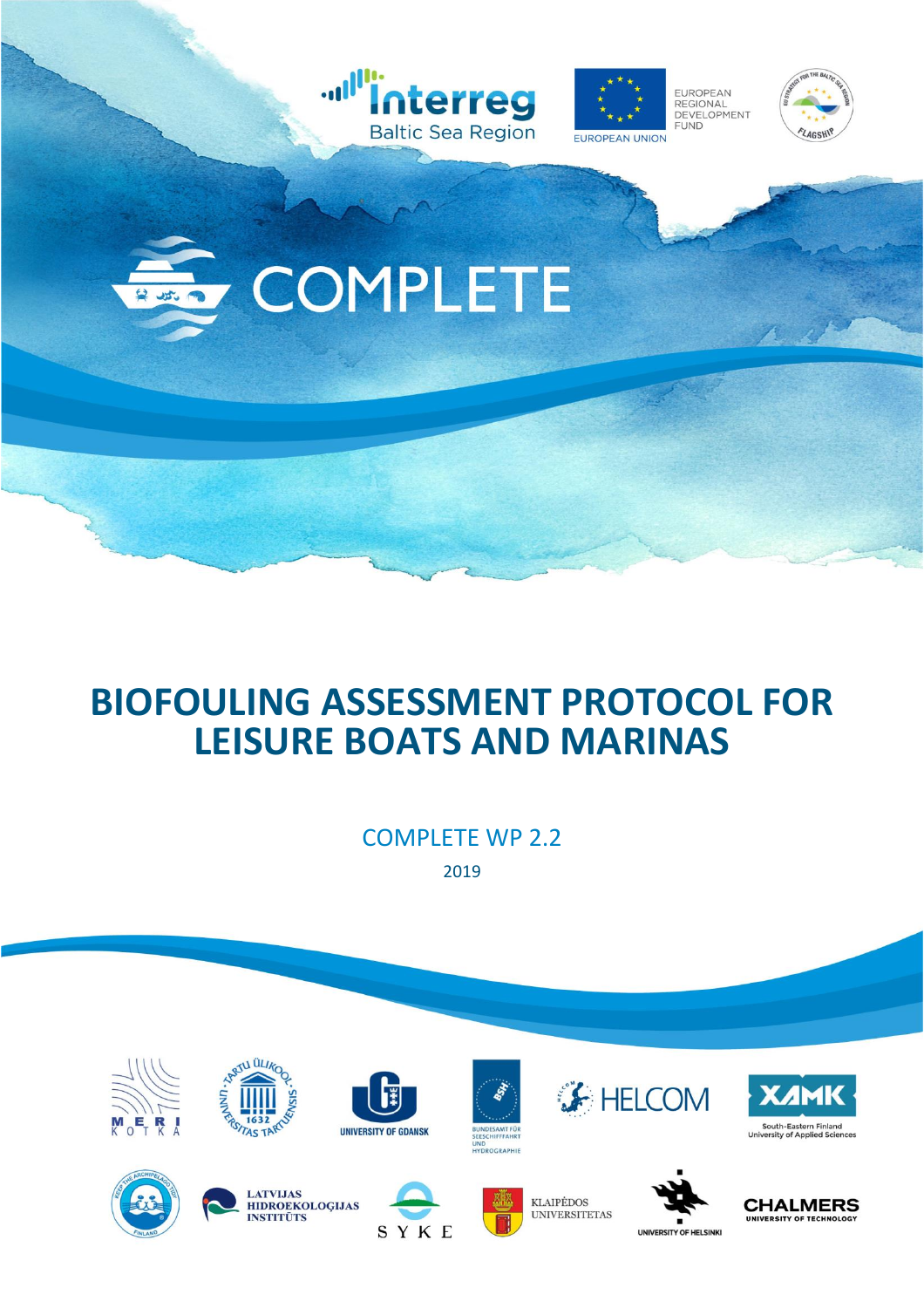# **CONTENT**

| <b>Introduction</b>                                                  | 1              |
|----------------------------------------------------------------------|----------------|
| 1. Questionnaire                                                     | 1              |
| 2. Sampling in marinas                                               | 1              |
| 2.1 Material and methods                                             | 1.             |
| 2.1.1 Location and subdivision of areas                              | $\mathbf{1}$   |
| 2.1.2 Settling plates                                                | $\overline{2}$ |
| 2.1.3 Scraping samples                                               | 4              |
| 2.1.4 Salinity                                                       | 5              |
| 2.1.5 Optional enhancements for sampling in marinas                  | 5              |
| 3. Post season examination of fouling levels of<br>leisure craft     | 6              |
| 3.1 Material and methods                                             | 6              |
| 3.1.1 Estimation of fouling rate                                     | 6              |
| 3.1.2 Photographing the fouling areas and documentation<br>of vessel | 7              |
| 3.1.3. Sampling of leisure craft                                     | 9              |
| <b>References</b>                                                    | 10             |
| <b>Appendix 1.</b>                                                   | 11             |
| Biofouling survey and boater questionnaire                           | 11             |
| <b>Appendix 2.</b>                                                   | 19             |
| Equipment list for settling plate deployment and field<br>sampling   | 19             |
| <b>Appendix 3.</b>                                                   | 20             |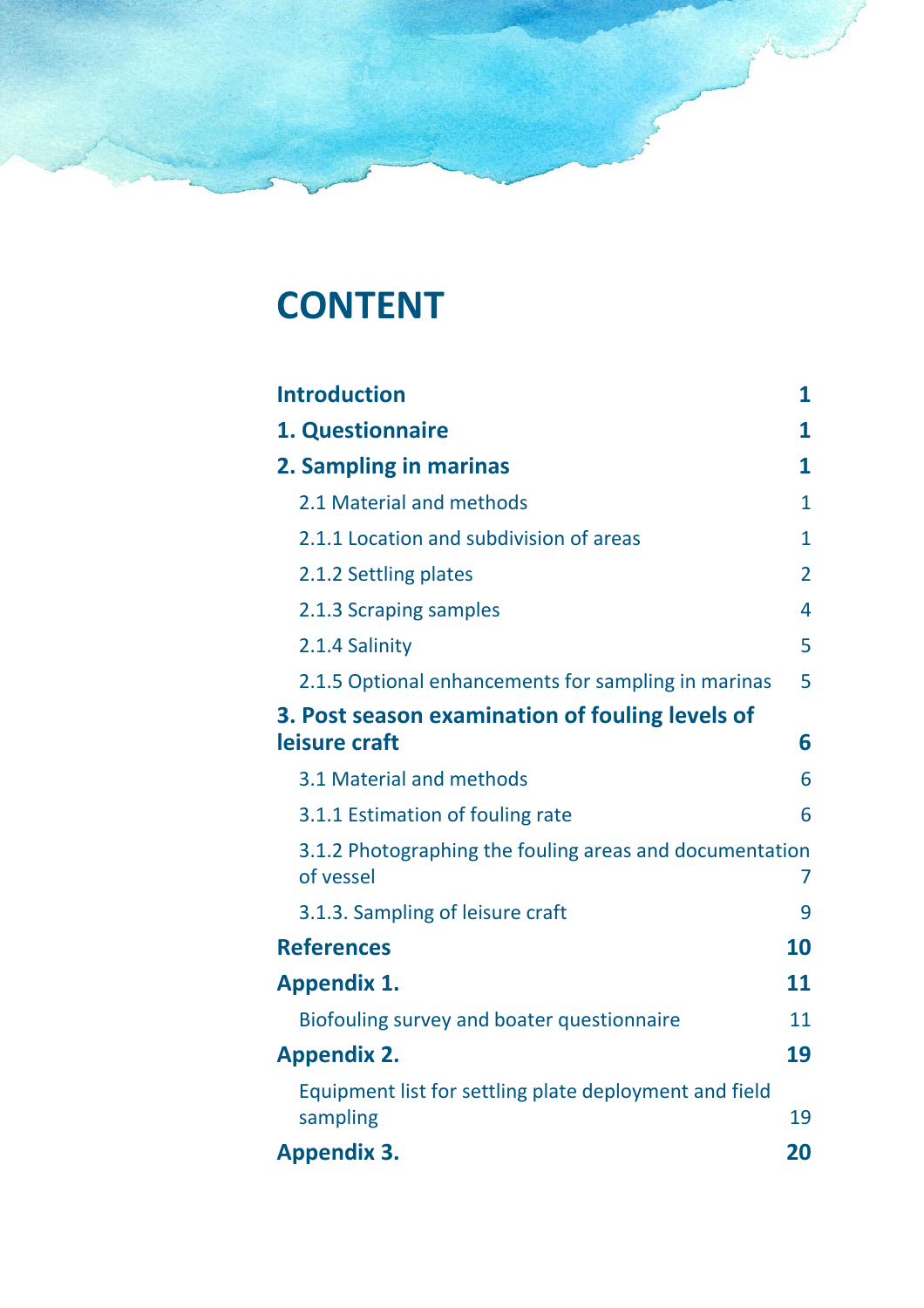

[Contact information](#page-22-1) 20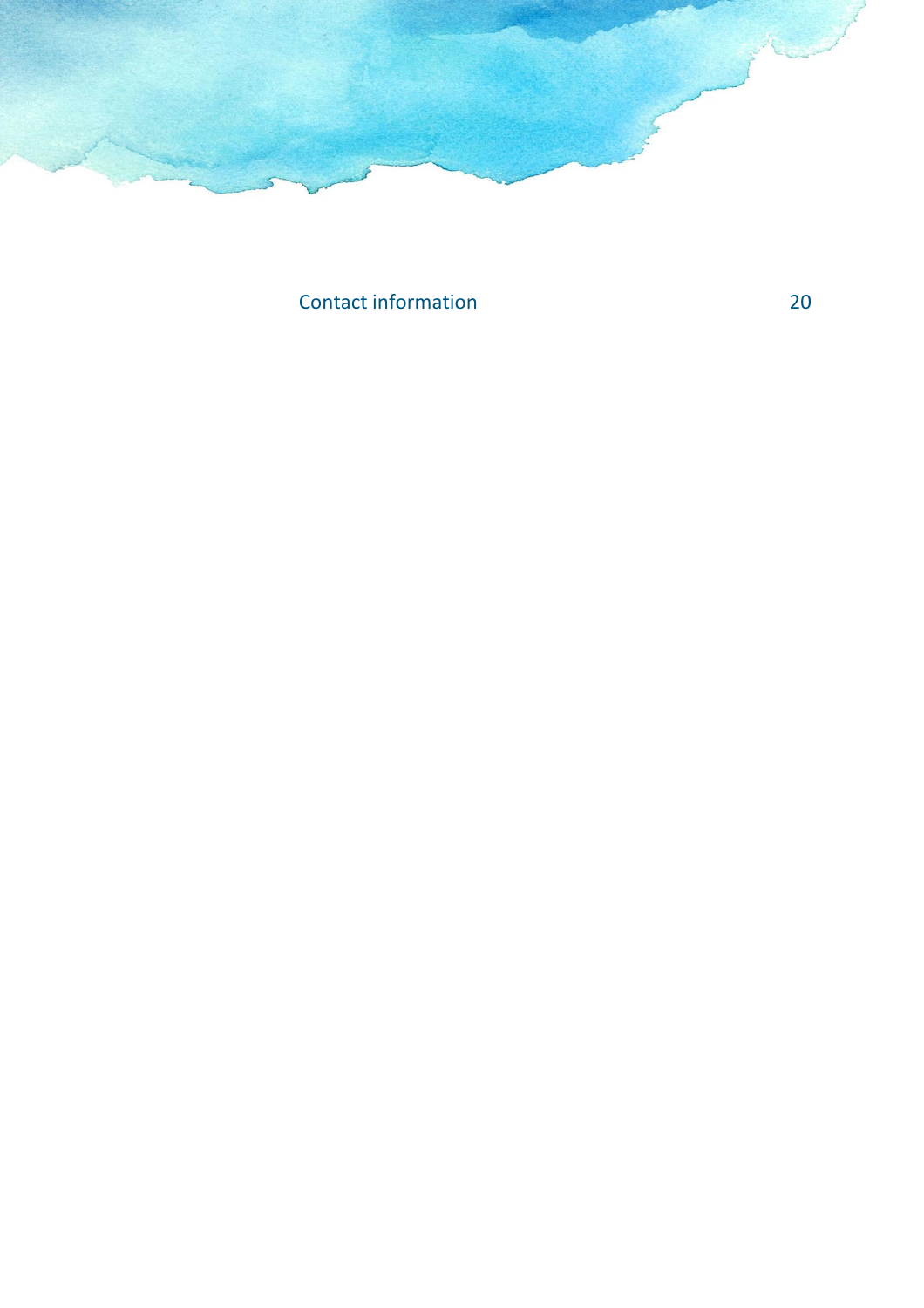# **INTRODUCTION**

<span id="page-3-0"></span>This protocol has been developed as a part of the COMPLETE-project (Completing management options in the Baltic Sea Region to reduce risk of invasive species introduction by shipping) funded by the Interreg Baltic Sea Region Programme. The aim of this protocol is to identify the potential risk of non-indigenous species (NIS) transfer by leisure boats and trailers in the Baltic Sea region. The sampling methods were tested in Finland during summer 2018, and the final protocol was developed according to the field-testing experience.

The protocol consists of the following sub tasks:

- **1. Questionnaire**
- **2. Sampling in marinas**
- <span id="page-3-1"></span>**3. Post season examination of fouling levels of leisure craft**

# **1. QUESTIONNAIRE**

The questionnaire for leisure boaters in the Baltic Sea region (Appendix 1) will address such questions as the movement of leisure boats in the Baltic Sea region, anti-fouling method of choice, the use of trailer, cleaning procedures etc. The aim of the questionnaire is to obtain background information of the potential risk of transferring NIS by leisure boats and trailers via biofouling. The questionnaire is available online in respective language versions (link in Appendix 1), but it can also be printed out and answered as a paper version in boating events and marinas, for example.

## **2. SAMPLING IN MARINAS**

<span id="page-3-3"></span><span id="page-3-2"></span>Sampling in marinas by settling plates and scraping samples will address the question to what extent marinas represent a risk in introducing invasive species via leisure boats through biofouling in the Baltic Sea.

## **2.1 Material and methods**

## 2.1.1 Location and subdivision of areas

<span id="page-3-4"></span>The sampling should be conducted in a marina which is popular amongst boaters. The sampling should be carried out without disturbing the activity in the marina.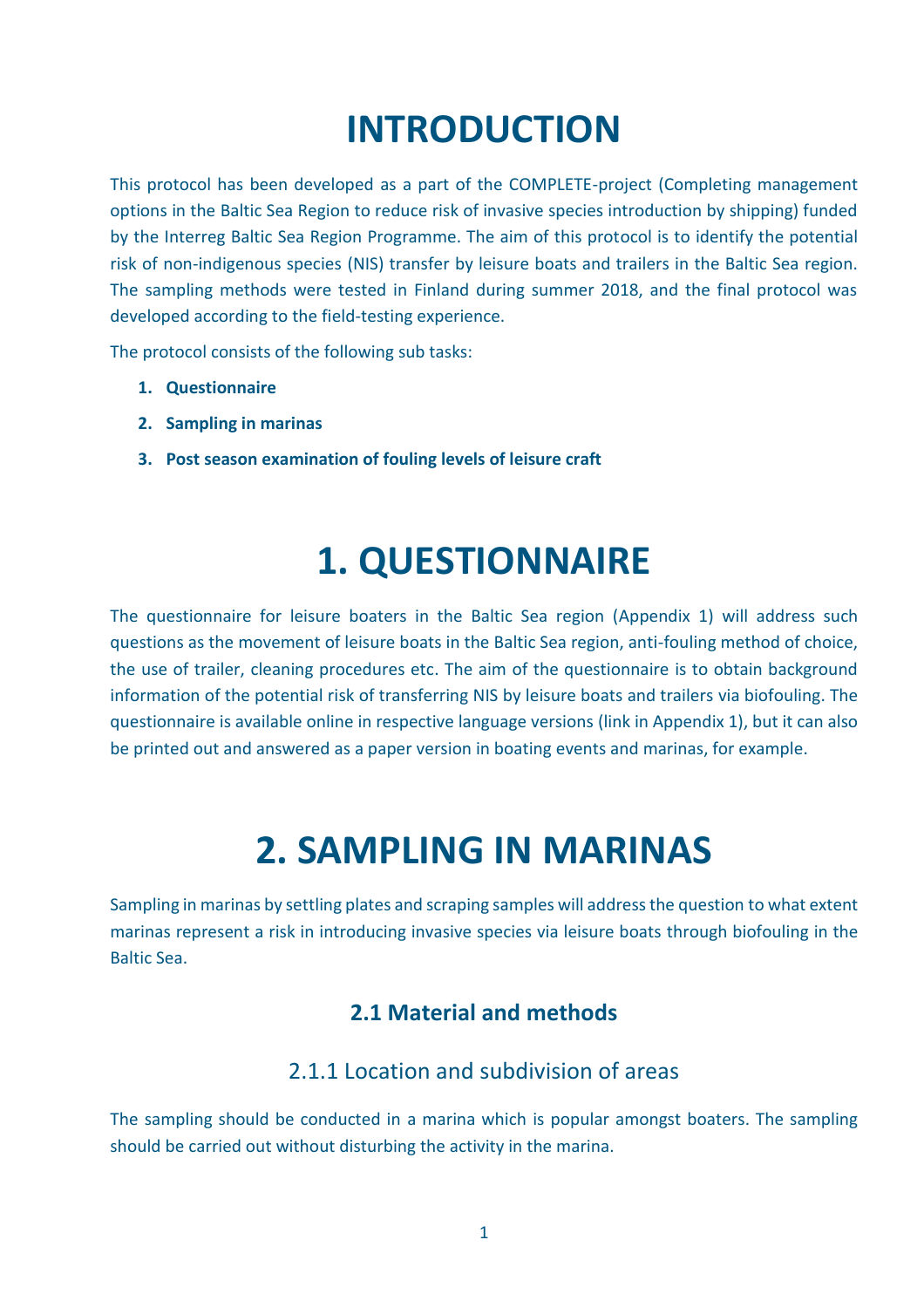The sampling in a marina should be conducted in two subareas: 1) **inner marina** and 2) **outer marina**. The inner marina should be located close to the shoreline and sheltered by e.g. anthropogenic or natural structures, such as piers or banks. The outer marina should be located at the edge of a marina, further away from the shoreline, and it should be more exposed. The sampling spot in both subareas must be at least 1,3 m in depth to enable the sampling done properly. GPS location of each of the sampling site should be recorded by using a WGS84 coordinate system.

#### 2.1.2 Settling plates

<span id="page-4-0"></span>The settling plates (Figure 1) mimic hull surfaces to further indicate the potential risk of a nonindigenous species being spread through marinas. PVC is widely used as a settlement surface in biofouling studies and is therefore used as the material of the sampling plates in this protocol.

The methodology used in this protocol follows close to that of OSPAR/HELCOM port survey protocol (2015). The size of a settling plate should be 15.0 x 15.0 cm. The plates are attached to a polypropylene cord so that one plate set consists of two plates (Figure 2). The two plates should be attached to the cord at depths of 0.5 m and 1.0 m measured from the water surface. Each plate should have a hole drilled in the middle where the cord is attached. The hole should have a diameter of 0.5 cm and cord a diameter of 0.4 cm. To prevent the cord of being cut by the edges of the plate, a plastic tube or duct tape should be placed in between the cord and the plate. The plates should be secured at desired depths with knots or zip ties. The plates should be deployed horizontally to the sampling site since horizontally orientated plates have been observed to support a higher percentage cover of biofouling than vertical plates (Tait et al. 2016). One subarea should be equipped with three plate sets, in other words six plates in total per subarea.

A weight (e.g. a small brick) should be attached at the end of the cord to ensure that the set stays vertical. The plate sets should be attached to a buoyant wharf, berth or pier in a place where they will be safe from damage caused by passing boats. In case the plate sets are attached to a stationary pier, a buoy should also be attached to the set to secure that the plates remain submerged at desired depths.

Three settling plate sets should be deployed to each subarea in the beginning of the boating season. Since the growing season varies in length and timing in the Baltic Sea region, the sampling periods have been determined different for different areas. The length of the sampling season depends on in which basin the marina is located in. The Baltic Sea has been divided into 17 sub-basins by HELCOM (Subbasins 2018, HELCOM Monitoring and Assessment Strategy). For the use of this protocol these basins were grouped into three groups based on both salinity and surface water temperature averages during spring and fall since these factors are considered to be the most important ones affecting the fouling rates and species compositions in the Baltic Sea.

In this protocol, group A. includes the southwestern basins of the Baltic Sea, group B. includes the mid-basins and group C. includes the northern basins (Table 1). The sampling period for **group A. is 6 months** (suggested start at April until the end of September), **group B**. has a sampling period of **5 months** (suggested start in early May until the end of September) and **group C.** has a sampling period of **3 months** (suggested start in the beginning of June until the end of August).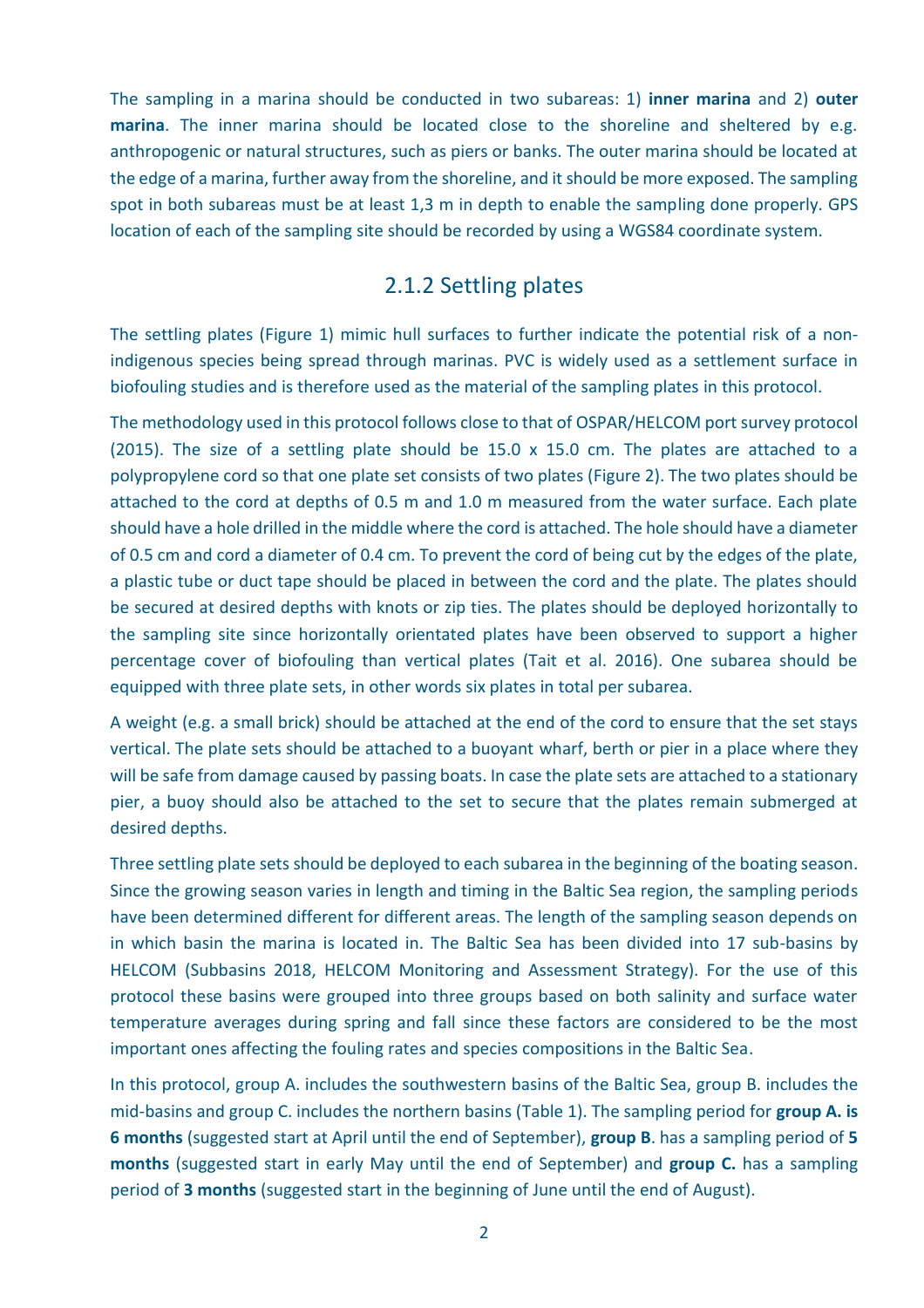The settling plate sets should be removed gradually in each subarea. The sampling period should be divided evenly into three shorter time periods. At the end of each shorter period one plate set should be removed in each subarea. The gradually performed removal provides information of species emergence and abundance during the boating season. Group A. should remove a plate set every eight weeks, group B. should remove a set every six or seven weeks and group C. should remove a set every four weeks (Table 1).

After the plates are removed, the fouling rates should be determined in relative abundance by placing a grid on the panel, dividing the area to four sub-quadrats each a size of 6.5 x 6.5 cm. The fouling rate of the panel is then analysed using a 5% interval (Dziubińska and Janas, 2007). If the percentual coverage exceeds 100 % because of organisms growing on top of each other, it should be noted when estimating the fouling rate.

The organisms on the plates should be identified with a microscope to species level or the lowest taxonomic level possible. The species on the plate should be listed and the individual abundances counted, at least for NIS. In case the native species' abundances are not counted, the most dominant species should be documented to control the type of the species assemblage.

The plates should be handled carefully to prevent the loss of organisms. In case an unknown species is found, it should be first photographed and then preserved in e.g. ethanol for further studies.





**Figure 1.** Settling plates. **Figure 2.** A settling plate set.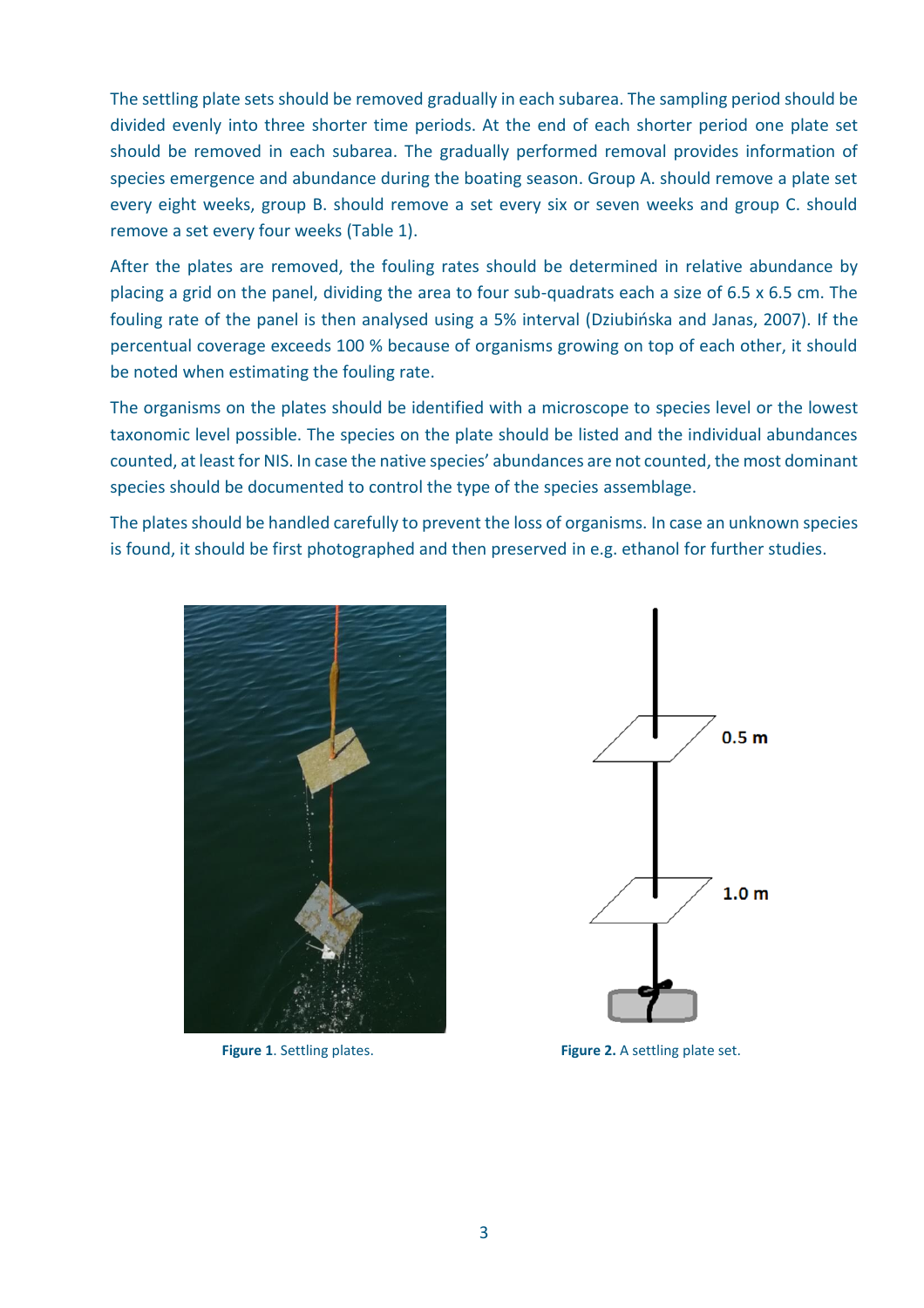| Group     | <b>HELCOM-ID</b> | <b>Name</b>                  | <b>Suggested sampling period</b> | <b>Suggested plate</b><br>removal interval |
|-----------|------------------|------------------------------|----------------------------------|--------------------------------------------|
| А.        | <b>SEA-001</b>   | Kattegat                     | 6 months (April-September)       | 8 weeks                                    |
|           | <b>SEA-002</b>   | <b>Great Belt</b>            |                                  |                                            |
|           | <b>SEA-003</b>   | <b>The Sound</b>             |                                  |                                            |
|           | <b>SEA-004</b>   | <b>Kiel Bay</b>              |                                  |                                            |
|           | <b>SEA-005</b>   | <b>Bay of Mecklenburg</b>    |                                  |                                            |
|           | <b>SEA-006</b>   | Arkona Basin                 |                                  |                                            |
| <b>B.</b> | <b>SEA-007</b>   | <b>Bornholm Basin</b>        | 5 months (May-September)         | 6-7 weeks                                  |
|           | <b>SEA-008</b>   | <b>Gdansk Basin</b>          |                                  |                                            |
|           | <b>SEA-009</b>   | <b>Eastern Gotland Basin</b> |                                  |                                            |
|           | <b>SEA-010</b>   | <b>Western Gotland Basin</b> |                                  |                                            |
|           | <b>SEA-011</b>   | <b>Gulf of Riga</b>          |                                  |                                            |
|           | <b>SEA-012</b>   | Northern Baltic Proper       |                                  |                                            |
| C.        | <b>SEA-013</b>   | <b>Gulf of Finland</b>       | 3 months (June-August)           | 4 weeks                                    |
|           | <b>SEA-014</b>   | Åland Sea                    |                                  |                                            |
|           | <b>SEA-015</b>   | <b>Bothnian Sea</b>          |                                  |                                            |
|           | <b>SEA-016</b>   | <b>The Quark</b>             |                                  |                                            |
|           | <b>SEA-017</b>   | <b>Bothnian Bay</b>          |                                  |                                            |
|           |                  |                              |                                  |                                            |

**Table 1.** The grouped division of the sub-basins in the Baltic Sea.

#### 2.1.3 Scraping samples

<span id="page-6-0"></span>Since the plates provide a horizontally oriented surface for biofouling, additional scraping samples should be taken on vertically oriented berth surfaces or other structures present. Three scraping samples should be taken in each subarea when the settling plates are deployed and during each plate removal.

The scraping tool is a hand dredge (Figure 3). The mesh size of the net bag is 0.1 cm and the sharp edge of the dredge should be at least 10.0 cm wide. It is important to record the size of the surface sampled for future reference. When scraping, the sharp edge should be placed on the sampled surface in 1.0 m depth measured from the water surface and drawn upwards until it meets the surface. As the tool is drawn against the surface, the sharp edge scrapes the biofouling species and they fall into the net. Organisms fallen in the net should be identified to the lowest taxonomic level possible, listed and abundances counted with a microscope. If there are no structures present with a surface reaching 1.0 m depth, the sample is taken in the closest possible depth. In case an unknown species is found, it should first be photographed and then preserved in e.g. ethanol for further studies.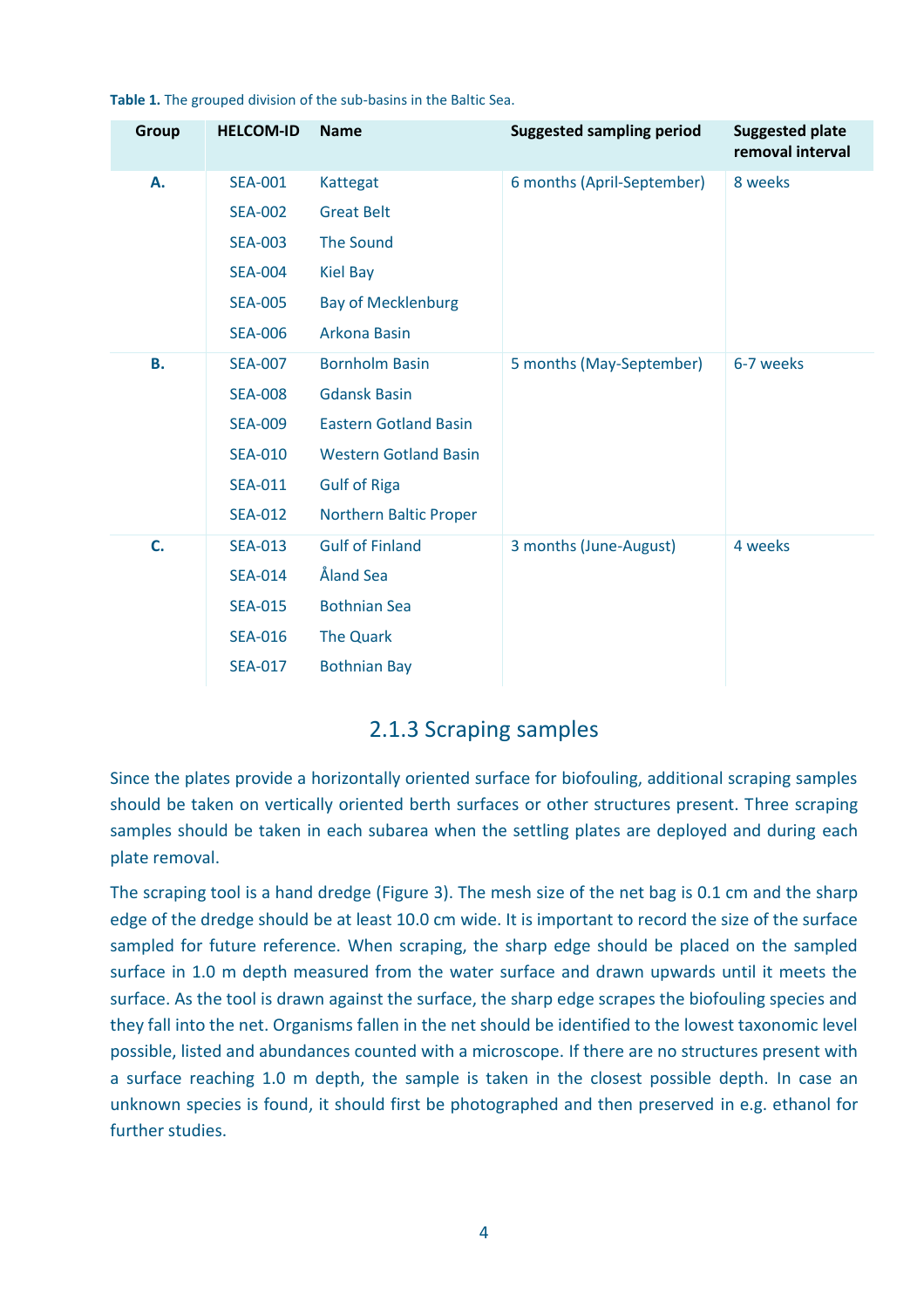

**Figure 3.** Scraping sample tool.

### 2.1.4 Salinity

<span id="page-7-0"></span>The surface salinity should be recorded in each subarea when the plates are deployed and removed. Additional environmental information (such as: surface temperature, chlorophyll a, waves etc.) can be obtained e.g. through the EU Copernicus portal.

## 2.1.5 Optional enhancements for sampling in marinas

<span id="page-7-1"></span>The methodology in this protocol is considered to represent the minimum requirements for monitoring marinas (in case of NIS being present and spread). To further increase accuracy and to better meet scientific integrity, additional methodology is presented here.

**a) Additional settling plates** can always be added to increase sample size to better meet requirements for statistical analysis. It is also recommended to add settling plates on different depths, *additional* to the two presented in this protocol (0.5 m and 1.0 m) if monitoring is conducted in marinas or harbours in deeper waters.

**b) Replacing settling plate sets.** When a settling plate set is removed, a new set can be deployed to increase sample size.

**c) Sediment sampling** is highly recommended as a complimentary methodology that will give wider knowledge of the area. If possible, the soft benthos could be sampled by using the OSPAR/HELCOM port survey protocol (2015) methods. Three samples per subarea should be taken mid-season.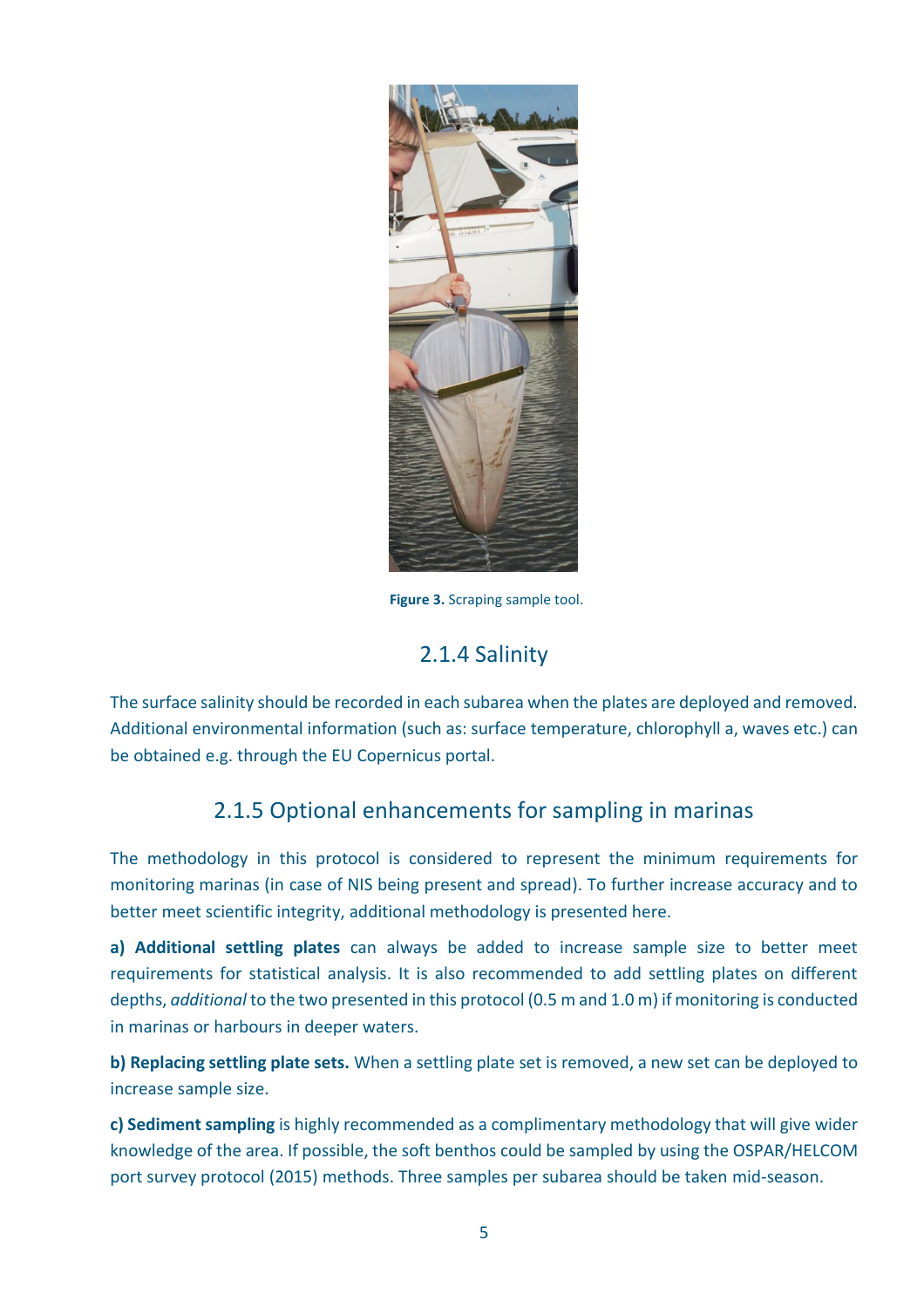## <span id="page-8-0"></span>**3. POST SEASON EXAMINATION OF FOULING LEVELS OF LEISURE CRAFT**

The importance of the task lies in mapping the overall risk of NIS introduction by examining the general fouling level of the vessel, photographing the fouled surfaces and sampling biofouling communities on the hull or niche areas of the vessel.

Optimally, most leisure boats are removed from the harbours and lifted out of the water after the season (at least in the northern parts of the Baltic Sea), which gives an opportunity to examine a good number of leisure boats in a more precise manner.

At its best, the post season examination should be conducted on leisure craft from marinas where settling plates were deployed to allow comparison between the two. To sample boats from a specific marina will more than often be challenging, since many popular marinas do not provide winter service and most boats are taken from the water elsewhere.

Further challenges for examination of leisure crafts consists of receiving permits to photographing and sampling from boat owners and personnel at the respective dockyard. Since boat owners are not obligated to participate, getting a good sample size might be challenging. The time for a thorough sampling might be restricted to only a few minutes because the companies managing boat lifting want to make their working time efficient. Also, one might more than often find it hard to sample hull surfaces, since the very common use of antifouling paints greatly reduces (or entirely blocks) biofouling. Therefore, recognizing unpainted structures and so-called niche areas, such as outboard motors, small cracks and crevices require closer attention. The niche areas could represent potential hiding spots for species and should be examined with care, especially when coming across a vessel that shows high levels of fouling.

Aiming for the future, there has been some discussion of the possibility to restrict or even prohibit the use of copper based antifouling paints in leisure crafts in the Baltic Sea region, due to the harmful effect of Cu in nature (Lagerström et al. 2018). A recent initiative towards such a progression was made by the CHANGE -project, funded by BONUS 2014-2017. The projects policy recommendations include the phasing-out of biocidal antifouling products in the Baltic Sea on leisure crafts before 2030 (BONUS CHANGE Summary report, 2018). Therefore, examining active vessels for non-indigenous species might be more crucial than before.

### <span id="page-8-1"></span>**3.1 Material and methods**

### 3.1.1 Estimation of fouling rate

<span id="page-8-2"></span>The fouling rate of the hull should be determined at the end of the boating season in agreement with the boater as the boat is taken up and prepared for winter. The fouling rate should be estimated on each vessel according to a ranking system (Table 2). The observed area should only include the boat surface that has been submerged, below the waterline. If the boat is not taken up, the estimation should be done for the surface area visible underwater. There is currently no ranking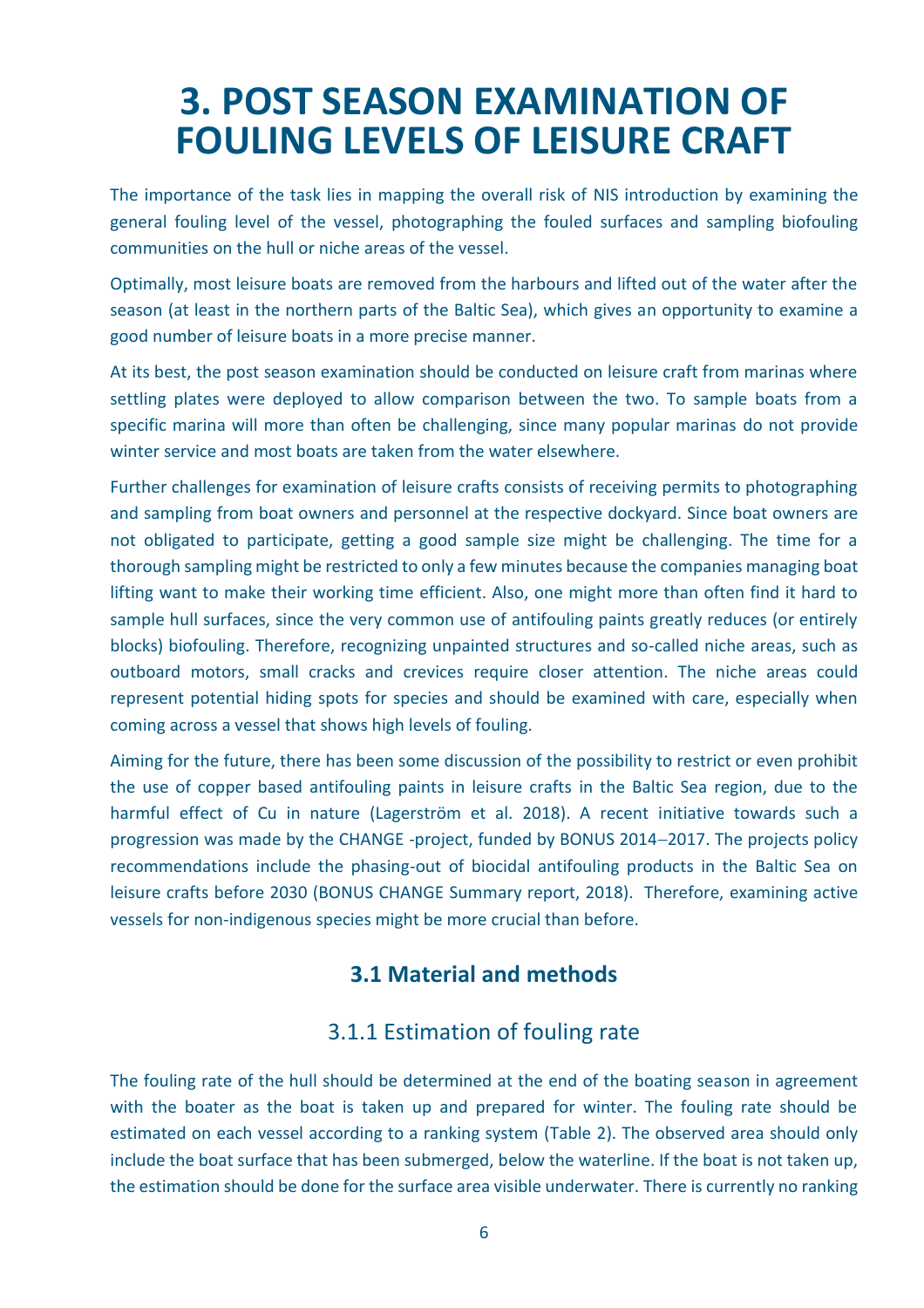system developed specifically for the Baltic Sea region. The ranking system used in this protocol was introduced in a study by Floerl et al. in 2005 to estimate the fouling rate of boat hulls in New Zealand. This model is intended for vessels that are in the water but was considered just as effective when analysing vessels out of sea. Therefore, only minor modifications in the fouling descriptions were executed on the original ranking system.

When estimating the fouling rate, the length of the vessels should be recorded or at least reported in categories (**0 to 5 m**, **5 to 10 m** and **10 to 24 m)** to gain a rough estimation of the fouling surface area, since it is practically impossible to sample and analyse the entire coverage. Vessels over 24 m are not considered as recreational boats according to the EU Directive 2013/53/EU. The length of the boat could have an effect on the vessel's potential to carry and spread NIS species, since surface area increases with vessel size, thus providing more area for biofouling.

**Table 2.** Fouling scale ranks based on the ranking system by Floerl et al. (2005).

| Rank           | <b>Description</b>                                                                                                                                               | Visual estimate of fouling cover                 |
|----------------|------------------------------------------------------------------------------------------------------------------------------------------------------------------|--------------------------------------------------|
| $\bf{0}$       | No visible fouling. Hull entirely clean, no biofilm on the previously<br>submerged parts of the hull.                                                            | Nil                                              |
| $\mathbf{1}$   | Slime fouling only. Previously submerged hull areas partially or<br>entirely covered in biofilm, but absence of any macrofouling.                                | Nil                                              |
| $\overline{2}$ | Light fouling. Hull covered in biofilm and 1-2 very small patches<br>of macrofouling (only few taxa present).                                                    | 1–5 % of surfaces that have<br>been submerged    |
| 3              | Considerable fouling. Presence of biofilm, and macrofouling still<br>patchy but clearly visible and comprised of either one single or<br>several different taxa. | 6–15 % of surfaces that have<br>been submerged   |
| 4              | Extensive fouling. Presence of biofilm and abundant fouling<br>assemblages consisting of more than one taxon.                                                    | 16–40 % of surfaces that have<br>been submerged  |
| 5              | Very heavy fouling. Diverse assemblages covering most of the<br>hull surfaces.                                                                                   | 41-100 % of surfaces that have<br>been submerged |

## <span id="page-9-0"></span>3.1.2 Photographing the fouling areas and documentation of vessel

Simultaneously with the fouling rate estimations, the fouling species on boat hulls should be photographed for later identification after boating season. In this protocol the photographing methodology follows close to that of Zabin et al. 2014. In the respective study all observations were conducted underwater, but the methodology is also suitable to be used on vessels on land. The recommended procedure in this protocol is to photograph the boats when they are lifted from the water and prepared for the winter. In case the boats are not lifted after the season, the photographing should be done with an underwater camera mounted on an angled pole as according to Zabin et al.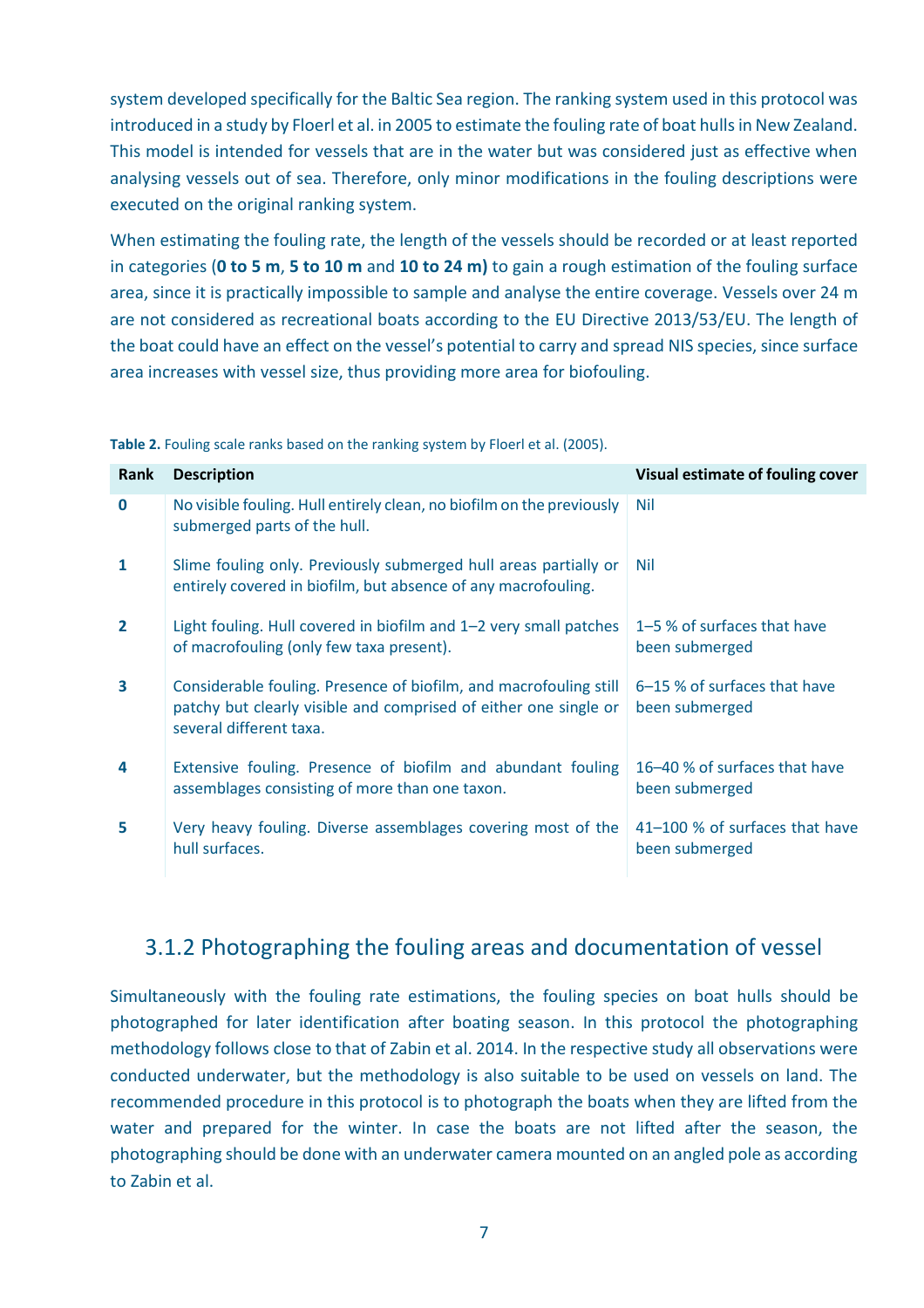The size of one photographed hull surface area should be 8 x 12 cm (Zabin et al. 2014). Depending on the fouling rate estimations (Table 2), there are two ways of photographing the hull surfaces. If the fouling rate is ranked 0-3 (no visible fouling - considerable fouling), photographs should be taken of random fouling patches covering the hull, yet eight photographs in maximum.

If the fouling rate is ranked 4-5 (extensive fouling - very heavy fouling), photographs should be taken along transect lines. The first transect line should be set on one side of the hull running from bow to stern just below the waterline (Figure 4). Eight photographs of the hull surface along the transect line should be taken randomly. The size of one photographed area should be 8 x 12 cm. A parallel transect line should be set at the bottom of the craft as near to the keel line as possible. Another eight photographs should be taken at random sites along this transect.



**Figure 4.** Side view of a boat with two transect lines. The transect line A. is just below the waterline and B. is at the bottom of the boat.

Since many vessels are treated with antifouling paint, the fouling will often only concentrate on specific untreated structures. These niche areas on vessels are: fender, mooring, rudder, ladder, mooring line, water intake, anchors, outboard motors, bow thrusters, anodes and knot meter. The niche areas should be checked for fouling and photographed if biofouling organisms should grow on them. Additionally, small cracks and crevices require closer attention. The photographed area on these niche areas should also be 8 x 12 cm, if possible.

To achieve an overview of the community types growing on the hull, the organisms in the photographs should be identified to the lowest taxonomic level possible and the percentage cover estimated. In case the species identification from photographs is too challenging, the percent cover of coarse taxonomic groups should be estimated.

General information concerning the vessel should be recorded. At least the following information should be recorded**: type of boat, size of boat**, **material and occurrence and type of antifouling paint**. If possible, the boat owner who has agreed to have their vessel's fouling surface photographed should also answer the questionnaire (Appendix 1.) and the answers should be joint with the photographs and samples. Yet it might be a challenge to get in touch with the boat owners, since they might not be present when the boat is lifted and prepared for winter by a respective company.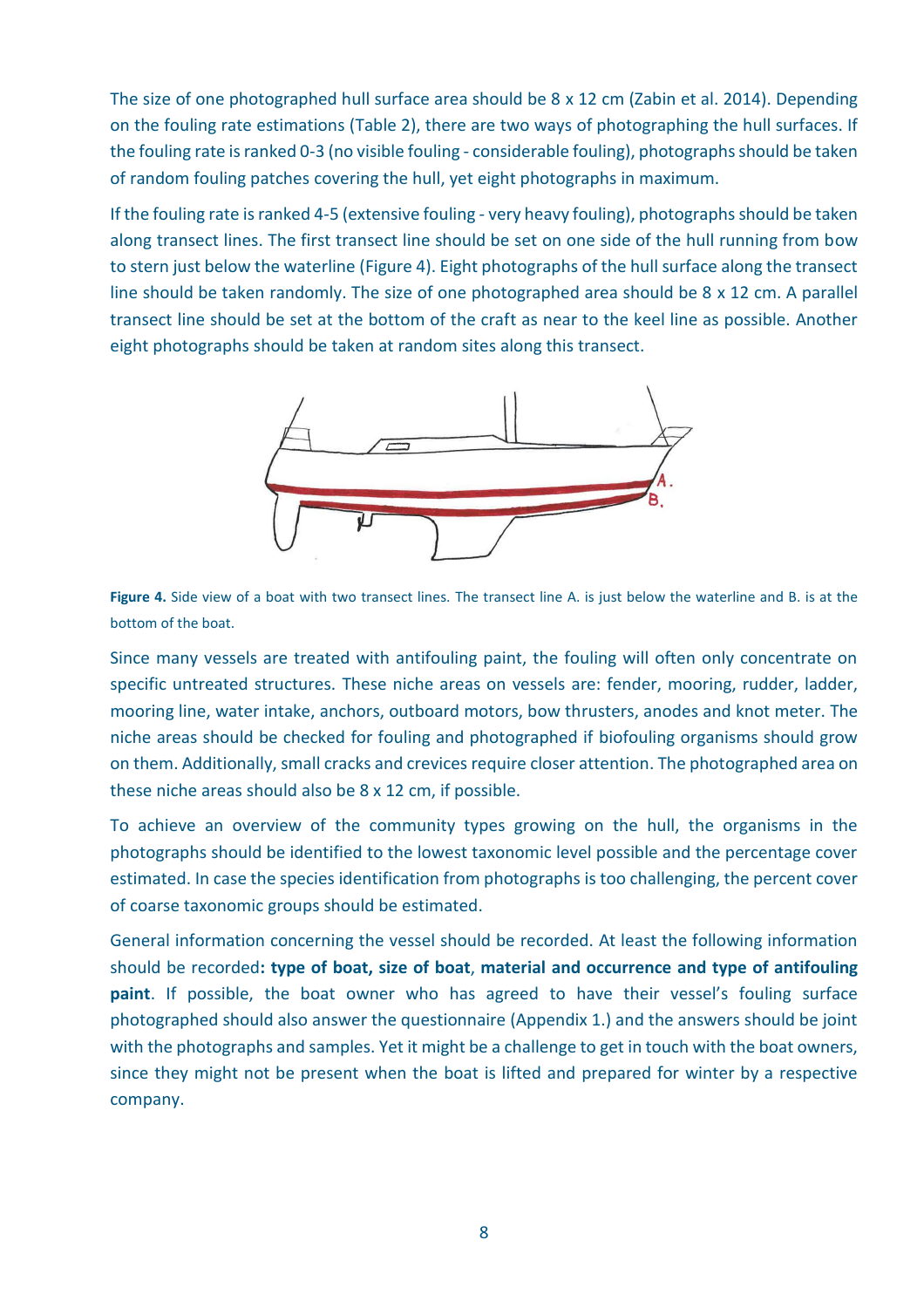### 3.1.3. Sampling of leisure craft

<span id="page-11-0"></span>When possible, sampling of leisure craft is highly recommended. Photographing vessels will only give a general idea of the overall fouling rates and very few species can be recognized by photographs alone. Scraping samples are therefore a necessary part of examining the vessels. The biggest issue is that permits may be hard to receive, since not all boat owners are present when their boats are lifted out of the water for the winter.

Scraping samples should be taken *after* the vessel has been photographed. Since fouling can be scarce due to usage of antifouling paint, samples should be taken from several niche areas to give an as accurate indication of the species community as possible. The scraping samples should be taken with a spatula on a small (ca. 2.0 x 2.0 cm) area. Depending on the fouling rate estimations (Table 1), if the fouling rate is ranked 0-3 (no visible fouling - considerable fouling), scraping samples should be taken of random fouling patches covering the hull and the niche areas. If the fouling rate is ranked 4-5 (extensive fouling - very heavy fouling), eight samples should be taken along each transect line that were used when photographing the hull. Along with the hull samples, the niche areas should be sampled, too. Optimally, the samples should be labelled and stored in separate sampling jars. The samples should be preserved in e.g. ethanol. The sampled species should be identified to the lowest taxonomic level possible with a microscope. In case an unknown species is found, it should first be photographed and then preserved for further studies.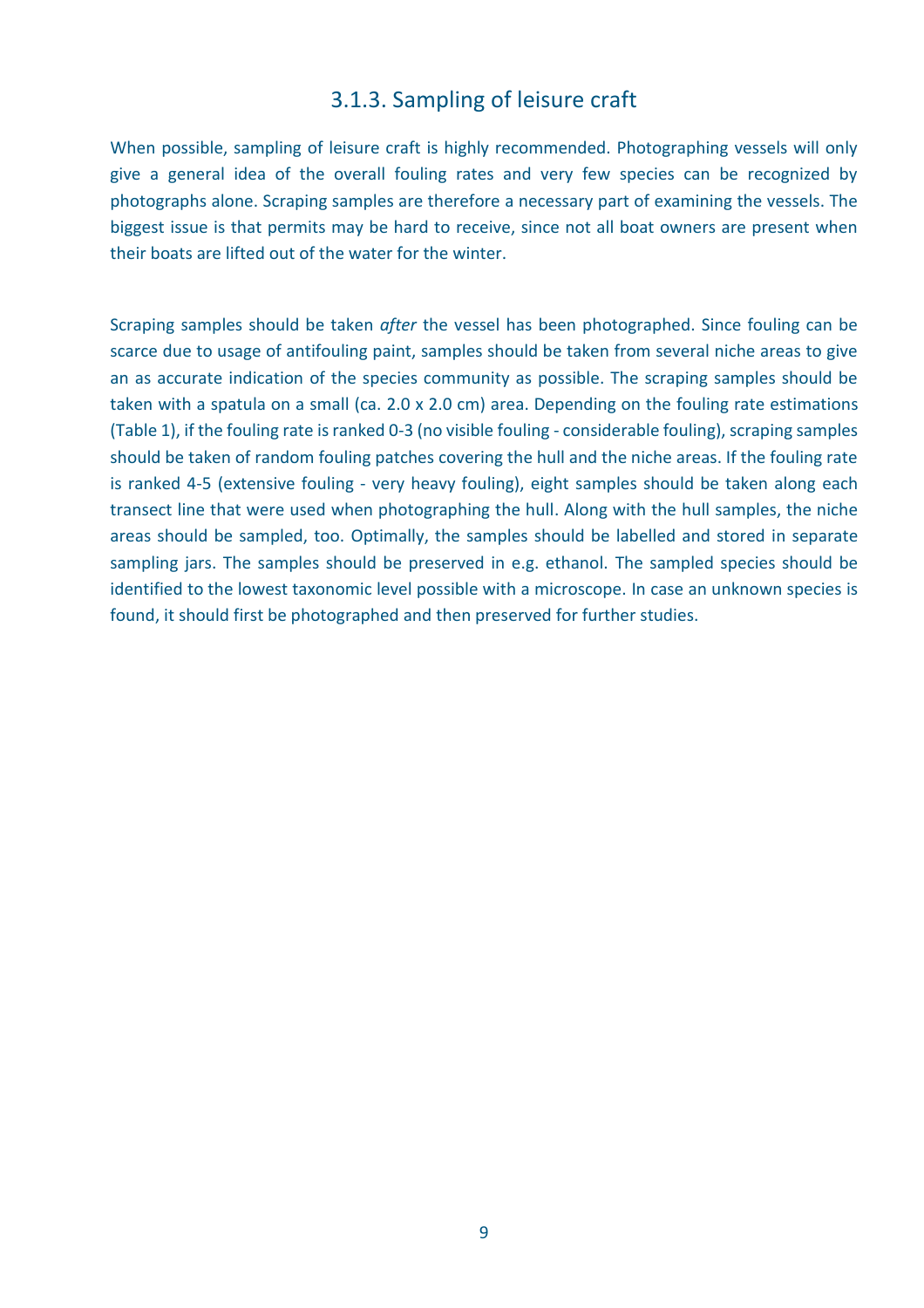## **REFERENCES**

<span id="page-12-0"></span>BONUS CHANGE PROJECT (2018), *Changing antifouling practices for leisure boats in the Baltic Sea, The final publishable summary report*

Copernicus, European Union's revolutionary Earth Observation and Monitoring programme, accessed 11.3.2019, <https://www.copernicus.eu/en>

Floerl, O., Inglis, G. J. & Hayden, B. J. (2005). A Risk-Based Predictive Tool to Prevent Accidental Introductions of Nonindigenous Marine Species. *Environmental Management* **35**: 765–778

Dziubińska, A. & Janas, U. (2007). Submerged objects - a nice place to live and develop. Succession of fouling communities in the Gulf of Gdańsk, Southern Baltic. *Oceanological and Hydrobiological Studies* **36**: 65–75

Lagerström, M., Lindgren, F. J., Holmqvist, A., Dahlström, M. & Ytreberg, E. (2018). In situ release rates of Cu and Zn from commercial antifouling paints at different salinities. *Marine Pollution Bulletin* **127**: 289–296

OSPAR/HELCOM Port Survey Protocol (2015), *Joint Harmonised Procedure for the Contracting Parties of HELCOM and OSPAR on the granting of exemptions under International Convention for the Control and Management of Ships' Ballast Water and Sediments, Regulation A-4*

Tait, L., Inglis, G., Seaward, K., Spong, K. & Wilkens, S. (2016). Optimising settlement arrays for surveillance of non-indigenous biofouling species. MPI Technical -Paper No: 2016/70. Prepared for Ministry for Primary Industries, New Zealand

Zabin, C. J., Ashton, G. V., Brown, C. W., Davidson, I. C., Sytsma, M. D. & Ruiz, G. M. (2014). Small boats provide connectivity for nonindigenous marine species between a highly invaded international port and nearby coastal harbors. *Management of Biological Invasions* **5**: 97–112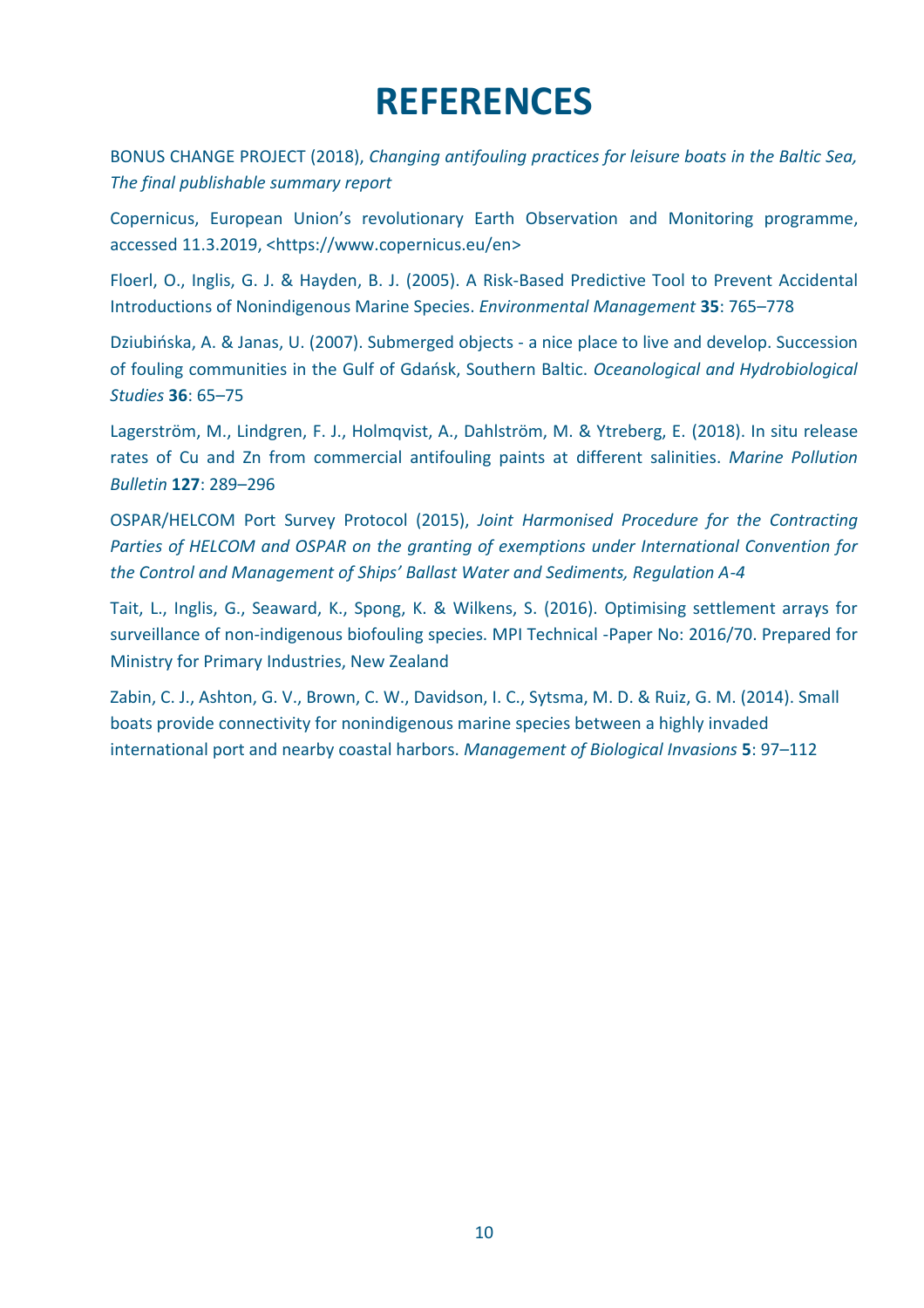## **APPENDIX 1.**

## <span id="page-13-1"></span><span id="page-13-0"></span>**Biofouling survey and boater questionnaire**

### Questionnaire Biofouling of leisure boats

The questionnaire is available online in different languages: <https://linmantis60.bsh.de/limesurvey/index.php/835883?lang=en>

The link to the questionnaire will also be published on the COMPLETE project home page: [www.balticcomplete.com](http://www.balticcomplete.com/)

#### **The printable English version of the Questionnaire**

#### *About*

Within the EU INTERREG Baltic Sea Region project COMPLETE we are collecting data on biofouling of leisure boats, antifouling strategies, cleaning procedures and facilities. The aim of the project is to compile information on best practices and deliver knowledge and user-oriented tools for efficient regional biofouling management in the Baltic Sea Region.

**For this purpose, cooperation of local marinas and boat owners is essential. We would be grateful for your knowledge and advice. Please, take 10 minutes of your time to fill out the form. Thank you in advance!**

Date survey completed \_\_\_\_\_\_/\_\_\_\_\_\_\_/\_\_\_\_\_\_ (dd/mm/yyyy)

#### **Part A: Boat details**

- 1. Type of boat:
	- □ Sailboat
	- □ Powerboat/Motorboat
	- □ Fishing boat
	- □ Other (Please, specify!) \_\_\_\_\_\_\_\_\_\_\_\_\_\_\_\_\_\_\_\_\_\_\_\_\_\_\_\_\_\_\_\_\_\_\_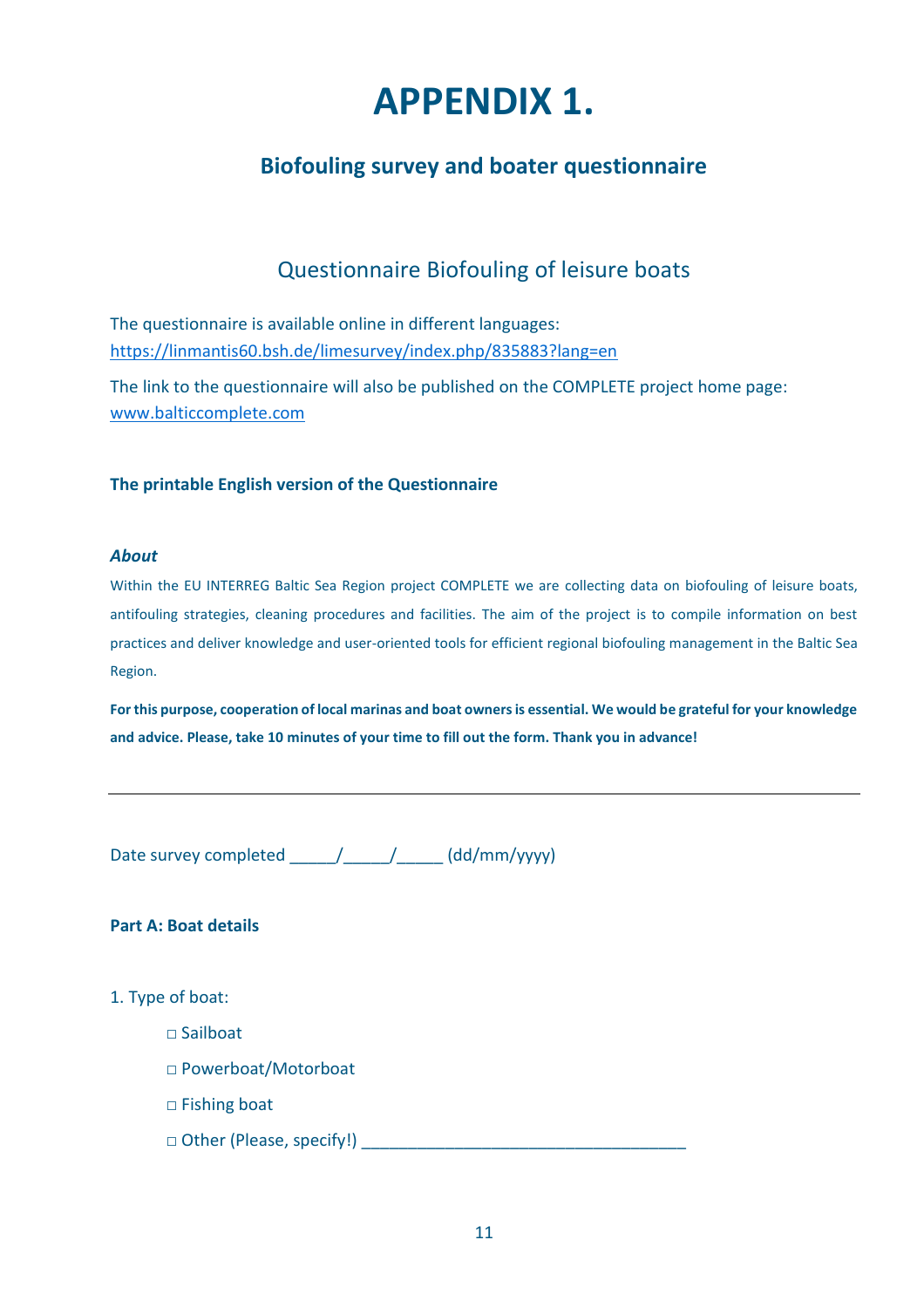2. Length of boat:

□ 0 to 5 m

□ 5 to 10 m

□ From 10 to 24 m

□ Over 24 m

#### 3. Hull type:

□ Wood

 $\Box$  Aluminium

□ Fiberglass

□ Other (Please, specify!) \_\_\_\_\_\_\_\_\_\_\_\_\_\_\_\_\_\_\_\_\_\_\_\_\_\_\_\_\_\_\_\_\_\_\_

4. Do you use a trailer?

□ Yes

□ No

5. Do you use the same trailer in sea **and** fresh water?

- □ Yes
- $\Box$  No

Part B: Use of the boat and main mooring place (with reference to the last sailing season)

Home port/ main port: \_\_\_\_\_\_\_\_\_\_\_\_\_\_\_\_\_\_\_\_\_\_\_\_\_\_\_\_\_\_\_\_\_\_\_\_\_\_\_\_\_

#### 1. How often did you use your boat during the last sailing season?

□ Daily

□ Weekly

□ Monthly

□ Occasionally (less than monthly)

□ Never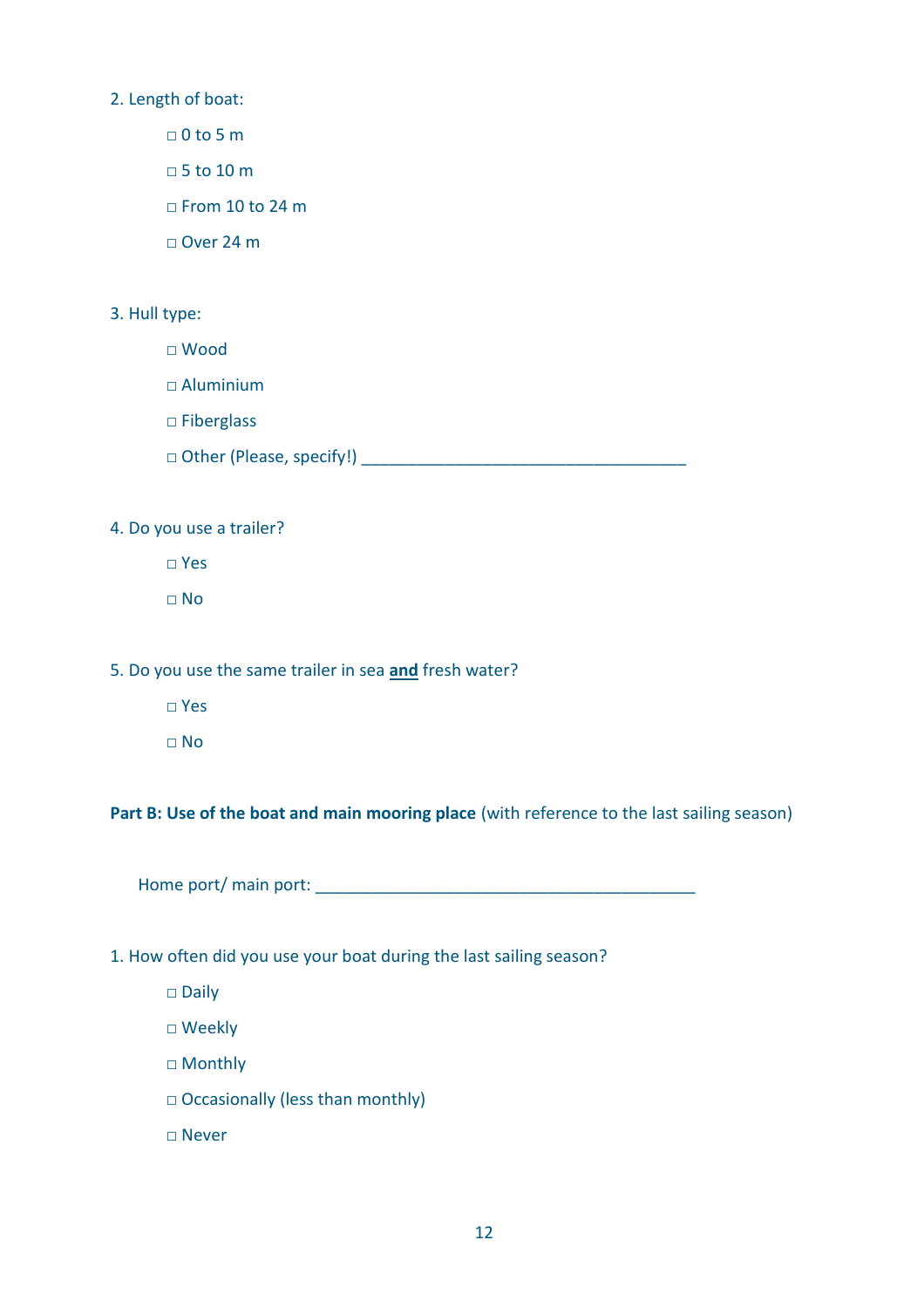2. Was your boat moored at any kind of structure (port, marina, yacht club, landing stage etc.)?

□ Yes

 $\Box$  No

3. If yes, where did you moor your boat?

- □ It was moored for the entire season at the same location (port, marina or others).
- □ It has a main location, but it was moored at different locations during the season.

 $\Box$  It does not have a main location; it was moored at different locations during the season.

Please, give the names of mainly used locations:

4. How much time did your boat spend at the main location?

- □ All year long
- □ All sailing season long
- □ Part of the sailing season
- □ Occasionally

Please, specify in which location: \_\_\_\_\_\_\_\_\_\_

Average lay time (in days): \_\_\_\_\_

Longest lay time (in days): \_\_\_\_\_

4. How often did you get your boat out of the water during the sailing season?

- □ Daily
- □ Weekly
- □ Monthly
- □ Few times a season, (less than monthly)
- □ Only at the end of the season

□ Never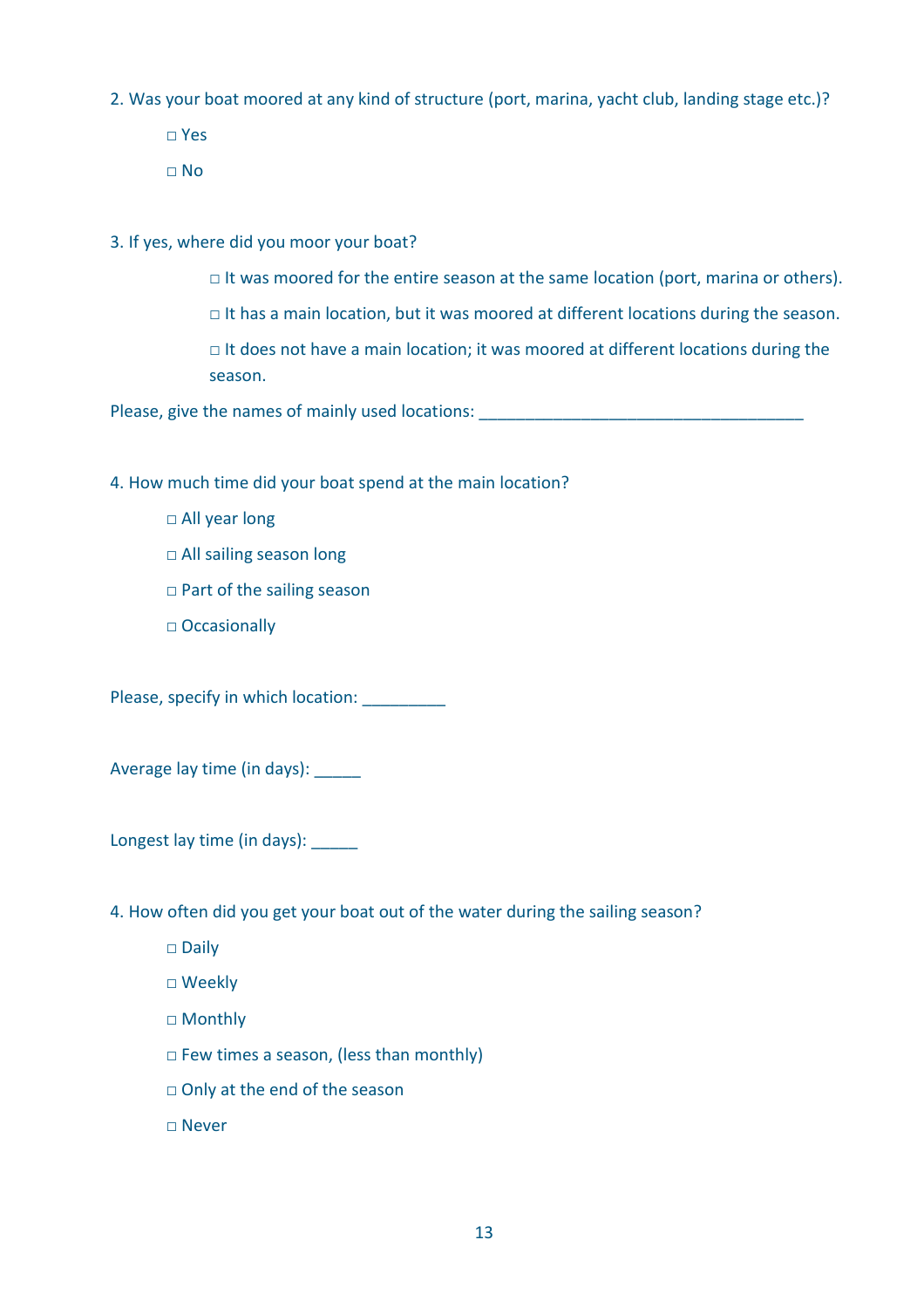#### **Part C: Antifouling**

Definition **antifouling system** (by IMO - International Maritime Organisation): Anti-fouling system means a coating, paint, surface treatment, surface, or device that is used on a ship to control or prevent attachment of unwanted organisms.

1. Is the boat treated with any kind of antifouling system?

□ Yes

 Name of applied antifouling -system (in case of paint self-mixture, please indicate the composition!): If applied, please indicate the concentration of biocide: Date of application: \_\_\_\_\_\_

 $\Box$  No

□ I don't know, I have just bought the boat / the boat is not owned by me.

2. Do you apply a different or special antifouling system of niches, tubes, propeller etc.?

□ Yes (Please, specify!):

□ No

3. How often do you apply/renew the antifouling system?

□ Every 6-10 years

□ Every 4-5 years

□ Once every 2-3 years

□ Once a year

4. Do you make use of consultation for necessity, choice and application of antifouling systems?

 $\Box$  Yes (Please, specify!): \_\_\_\_\_\_

□ No, I do it on my own.

5. Are there any regulations for the application of antifouling systems or enforcement implemented in your place?

□ Yes (Please, specify!): \_\_\_\_\_Which administration is involved? : \_\_\_\_\_

□ No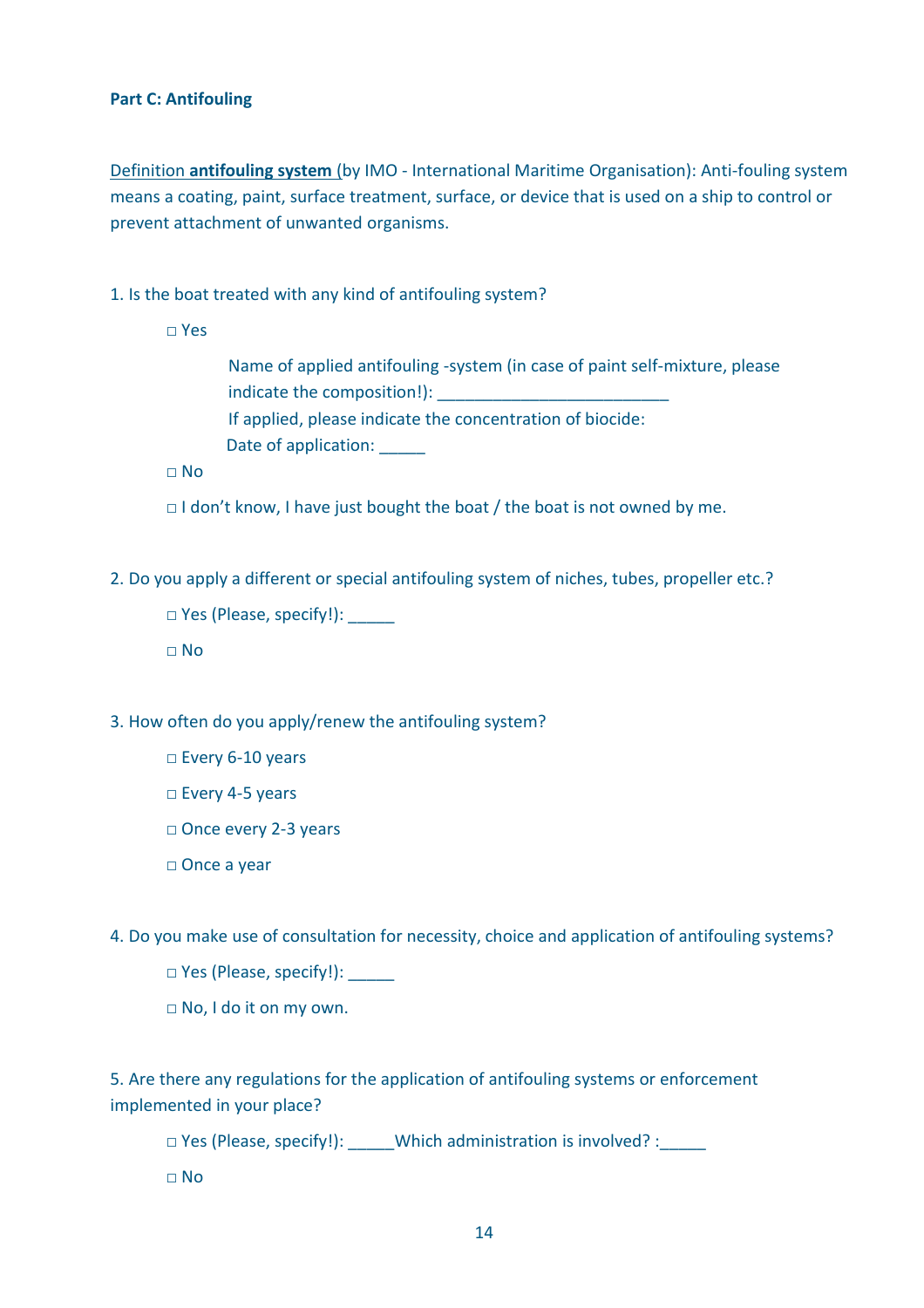□ I don't know.

#### **Part D: Cleaning**

- 1. How often do you clean your boat of biofouling (cleaning intervals)?
	- □ Several times a year
	- □ Every 12 months
	- □ Every 24 months
	- □ Every 36 months
	- □ Every 60 months or less often

#### 2. Where do you clean your boat (cleaning facility)?

Place, country:

Type of the facility (if possible, please name the facility): \_\_\_\_\_

- 3. Which cleaning technique do you use? (several answers possible)
	- $\Box$  Routine hull cleaning with hard and soft brushes / sponges
	- $\Box$  Professional hull cleaning with pressure washer / disc sander
	- $\Box$  Professional hull cleaning followed by antifouling painting
	- □ None
	- □ Other cleaning technique (Please, specify!): \_\_\_\_\_\_\_\_\_\_\_\_\_\_\_\_\_\_\_\_\_\_\_\_\_\_\_\_\_\_\_\_
- 4. Where do you carry out the cleaning of your boat?
	- □ In water
	- □ On boat ramp
	- □ In dry dock
	- □ On land
	- □ Other (Please, specify!): \_\_\_\_\_\_\_\_\_\_\_\_\_\_\_\_\_\_\_\_\_\_\_\_\_\_\_\_\_\_\_\_\_\_\_
- 5. Where is the removed material from the hull disposed?
	- □ In water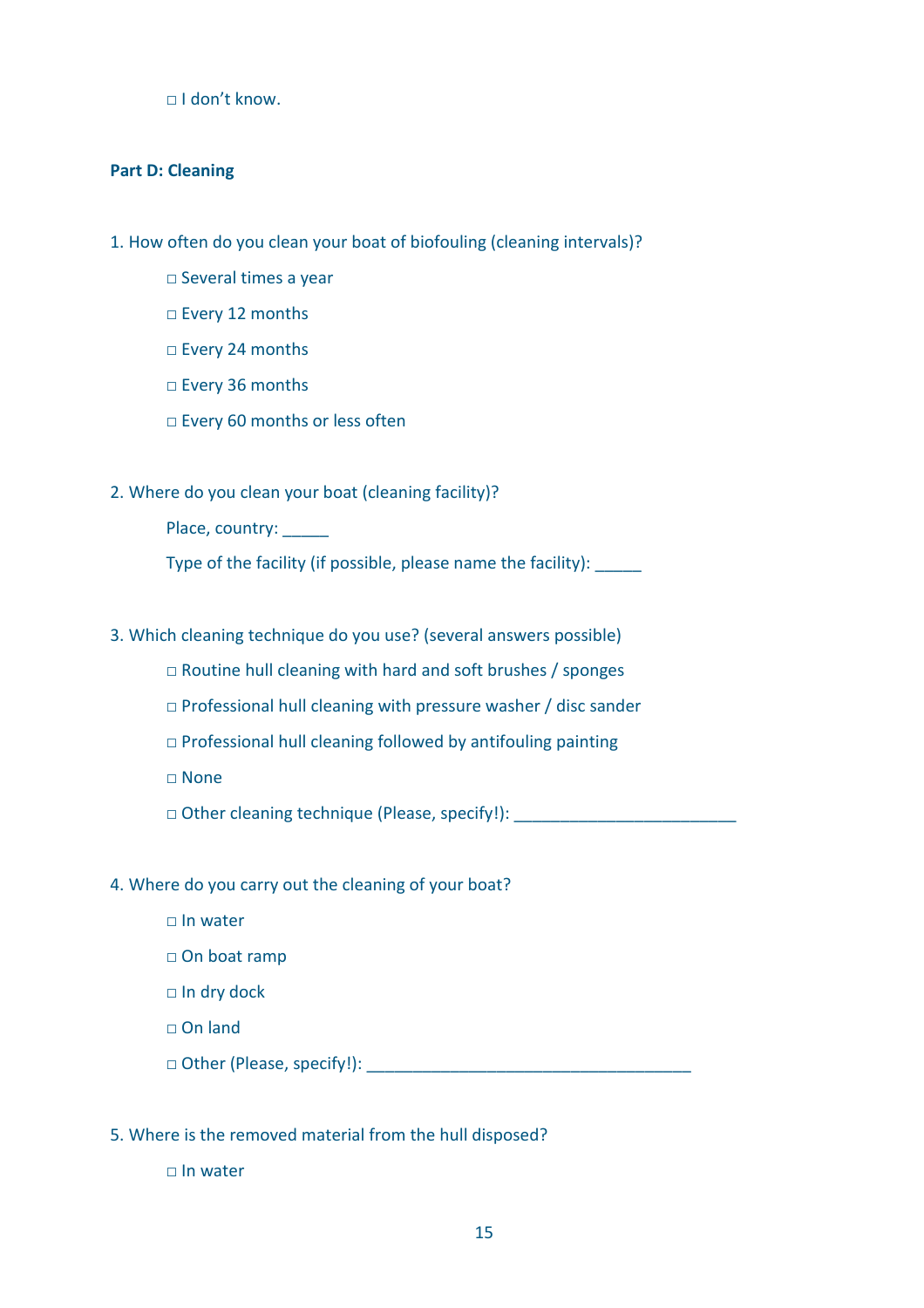□ Recycling waste containers

□ I do not know (I do not personally clean the boat).

 $\Box$  Other (Please, specify!):

#### **Part E: Recommendations/experiences**

\_\_\_\_\_\_\_\_\_\_\_\_\_\_\_\_\_\_\_\_\_\_\_\_

Please, provide the following recommendations based on your experience:

1. Antifouling system recommended: \_\_\_\_\_\_\_\_\_\_\_\_\_\_\_\_\_\_\_\_\_\_\_\_

2. Cleaning procedure recommended:

3. Cleaning facility recommended:

4. Other recommendations/best-practice/experiences:

5. Please, also provide information on bad experiences with antifouling systems, cleaning etc.:

**Part F: Journeys** (with reference to the last sailing season)

Please, indicate the type of journey for each area: none, short (daily trips from the home marina), weekender (few day trips), long trips (to one destination/port further away), long tours (long trips with multiple destinations/ports, staying always for only a few days).

|                      | <b>None</b> | <b>Short</b> | <b>Weekender</b> | Long trips | Long tours |
|----------------------|-------------|--------------|------------------|------------|------------|
| <b>Baltic Sea:</b>   |             |              |                  |            |            |
| <b>Denmark</b>       | $\circ$     | $\circ$      | $\circ$          | O          | $\circ$    |
| Germany              | $\circ$     | $\circ$      | $\circ$          | $\circ$    | $\circ$    |
| Poland               | $\circ$     | $\circ$      | $\circ$          | $\circ$    | $\circ$    |
| Russia (Kaliningrad) | O           | $\circ$      | $\circ$          | O          | O          |
| Russia (Petersburg)  | $\circ$     | $\circ$      | $\circ$          | $\circ$    | $\circ$    |
| Lithuania            | O           | O            | $\circ$          | O          | O          |
| Latvia               | $\circ$     | $\circ$      | $\circ$          | O          | O          |
| Estonia              | $\circ$     | $\circ$      | $\circ$          | Ō          | $\circ$    |
| <b>Finland</b>       | $\circ$     | $\circ$      | $\circ$          | Ō          | $\circ$    |
| Sweden               | $\circ$     | $\circ$      | $\circ$          | $\circ$    | $\circ$    |
| Other:               |             |              |                  |            |            |
| North Sea            | $\circ$     | $\circ$      | $\circ$          | $\circ$    | $\circ$    |
| Norwegian Sea        | O           | $\circ$      | O                | O          | O          |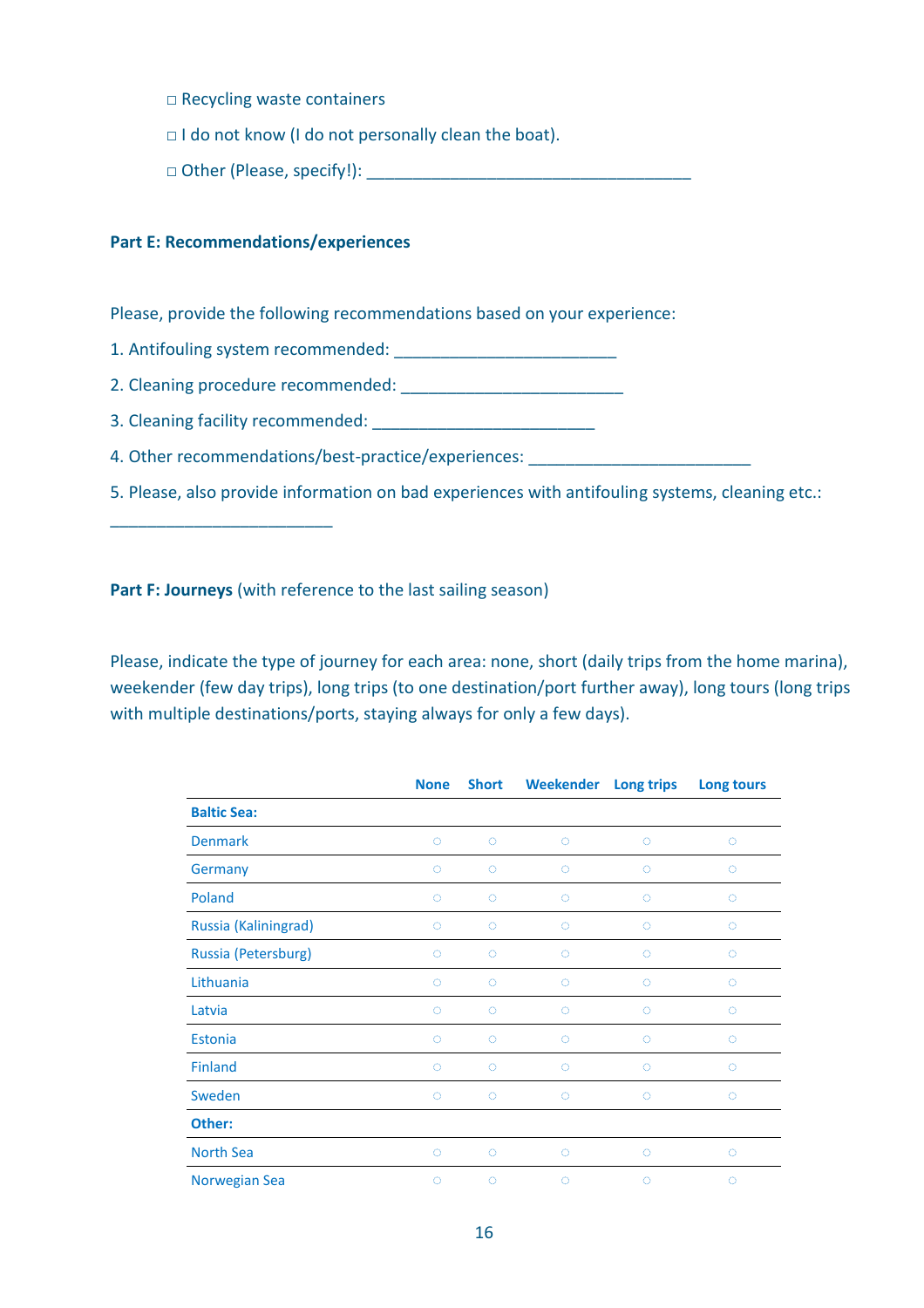| Mediterranean Sea               | O | ⊙ | ⊙  | - 10 | -9 |
|---------------------------------|---|---|----|------|----|
| <b>Red Sea</b>                  | ⊙ | ⊙ | O  |      |    |
| <b>Black Sea</b>                | ∩ | ∩ | O. |      |    |
| <b>North Atlantic Ocean</b>     | ∩ | ∩ |    |      |    |
| <b>Extra/Other destinations</b> | Ω | ∩ |    |      |    |

2. How many days was your longest trip? (from start point to destination) .......

3. What was your average velocity? .............

4. How many voyages (leaving the main port) do you have per year? .............

#### **Part G: Non-indigenous species in the Baltic Sea**

1. Have you ever heard about the problem of the biological invasions by marine organisms?

- □ Yes
- $\n **NO**\n$
- □ Yes, but not in the Baltic Sea

2. Have you ever seen unusual organisms, perhaps non-indigenous species, attached on your boat?

□ Yes

 $\Box$  No

3. Which part of the boat might be capable to transport and spread organisms in your experience?

- $\Box$  The hull
- □ The anchor and other awash elements of the boat
- □ Onboard areas of the boat with stagnant water
- □ Other (Please, specify!): \_\_\_\_\_\_\_\_\_\_\_\_\_\_\_\_\_\_\_\_\_\_\_\_\_\_\_\_\_\_\_\_\_\_\_

4. Have you ever thought of reporting an "unknown" species to any marine authority?

□ Yes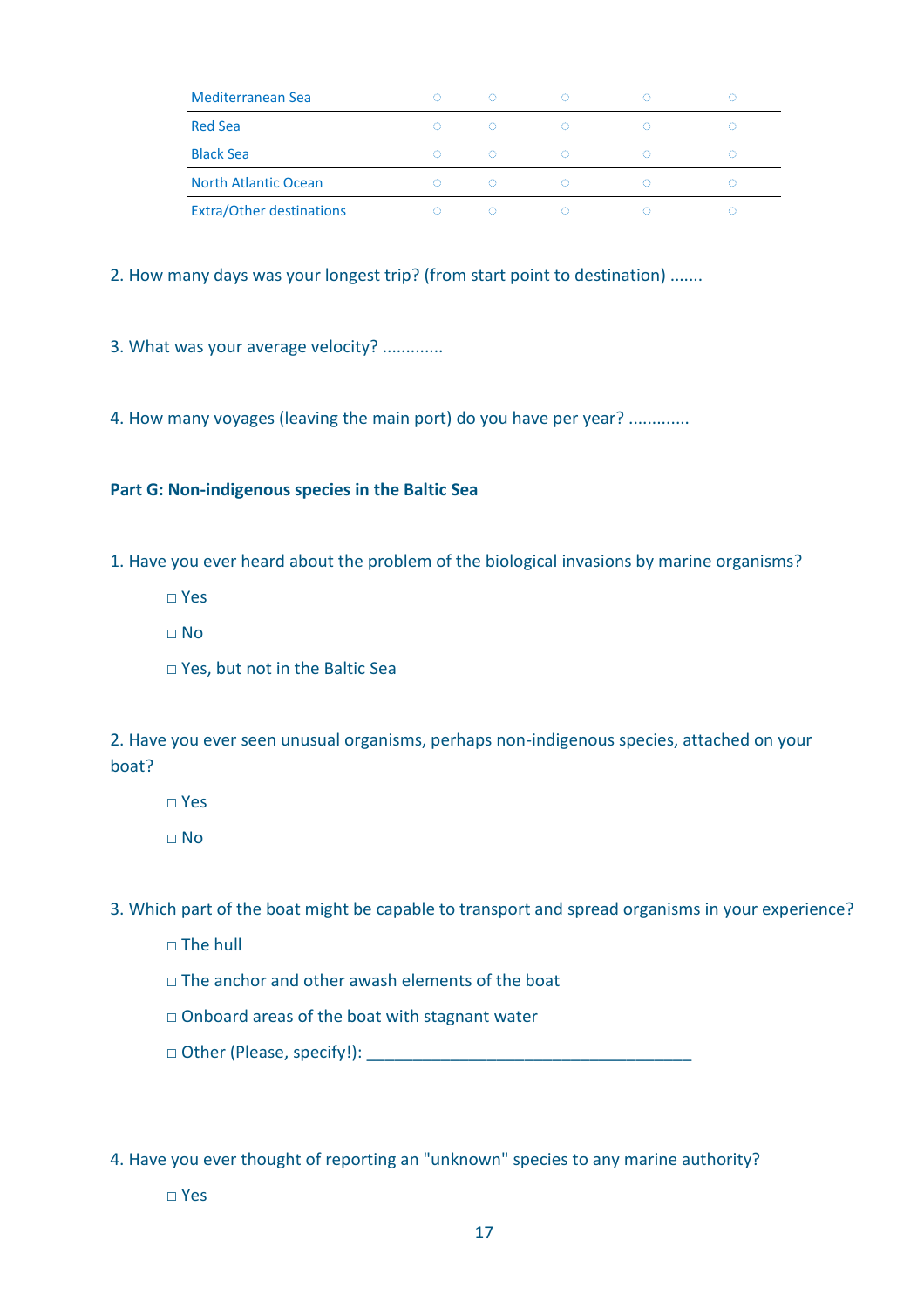□ Yes, but I do not know to whom to report it.

□ No

5. Are you familiar with the IMO guidelines GUIDANCE FOR MINIMIZING THE TRANSFER OF INVASIVE AQUATIC SPECIES AS BIOFOULING (HULL FOULING) FOR RECREATIONAL CRAFT?

> □ Yes □ Yes, and I apply the guidance (Please, outline shortly your experiences!):

\_\_\_\_\_\_\_\_\_\_\_\_\_\_\_\_\_\_\_\_\_\_\_\_\_\_\_\_\_\_\_\_\_\_\_\_\_\_\_\_\_\_\_\_\_\_\_\_\_\_\_\_\_\_\_\_\_\_\_\_\_\_\_\_\_\_\_\_\_\_\_\_\_\_\_\_\_\_\_\_

□ Yes, but I do not apply any guideline.

□ No

The compilation of the data of this questionnaire is carried out anonymously.

Nevertheless, if you want to get in contact with the COMPLETE project team and for further information please contact:

Federal Maritime and Hydrographic Agency (BSH)

Dr. Annika Krutwa

Bernhard-Nocht-Str. 78

20359 Hamburg

**Germany** 

Email: biofouling@bsh.de

Phone: +49 40 3190-7482

THANK YOU VERY MUCH FOR YOUR COOPERATION AND SUPPORT!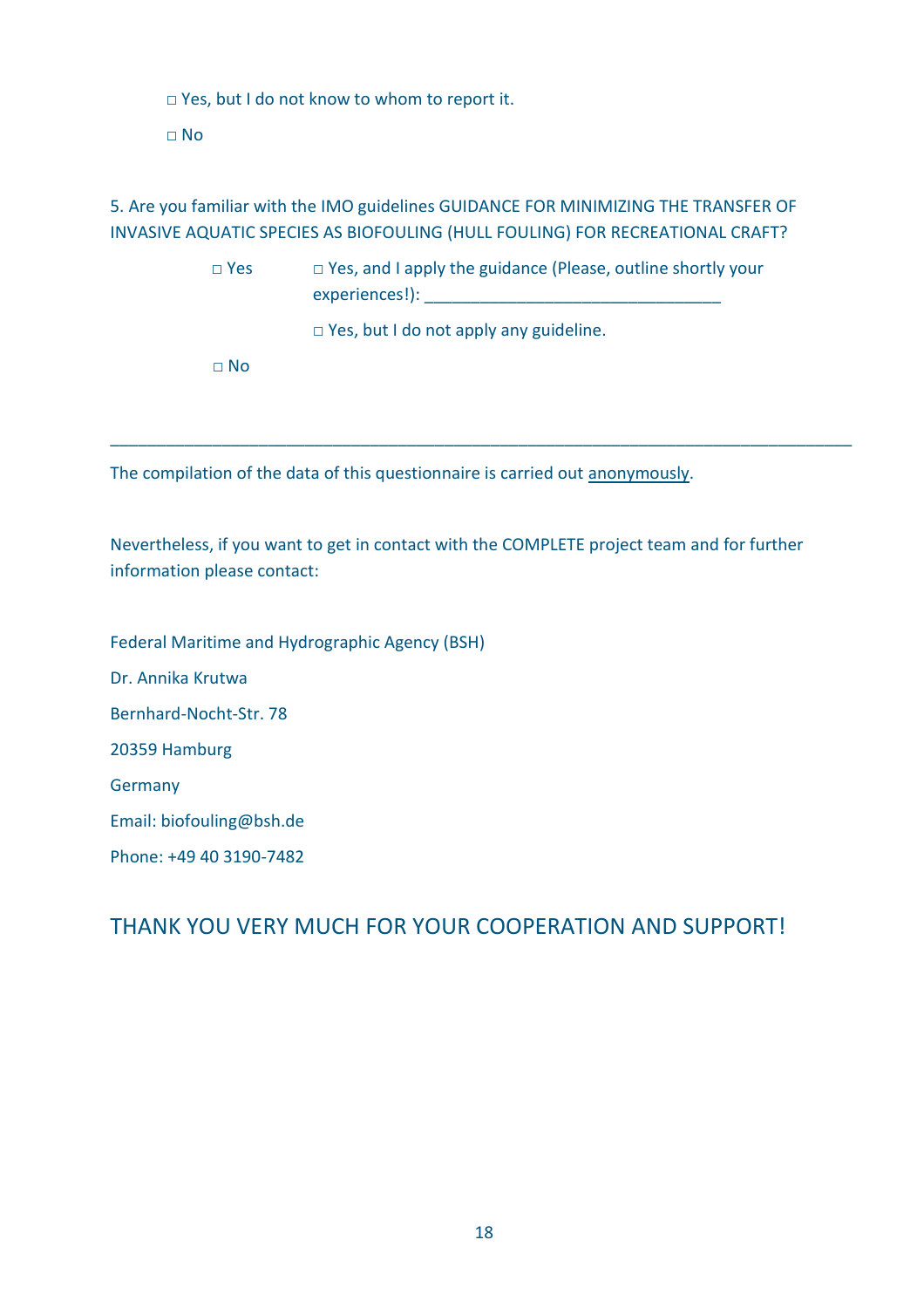## **APPENDIX 2.**

## <span id="page-21-1"></span><span id="page-21-0"></span>**Equipment list for settling plate deployment and field sampling**

Settling plates and scraping samples:

- plate sets
- buoys (if needed)
- labels with contact information (attached to plate sets)
- labelled zip lock bags for the plates and
- jars for the scraping samples
- salinometer
- hand dredge
- hand held depth sounder
- ethanol (or other)
- field protocol
- GPS tracker
- extra cord
- cooler with cold blocks for the samples

Post season examination of boat hull fouling levels:

- digital camera
- 25 m transect line (labelled at 1 m intervals)
- frame (8.0 x 12.0 cm)
- spatula
- labelled jars for the samples
- field protocol
- ethanol (or other)